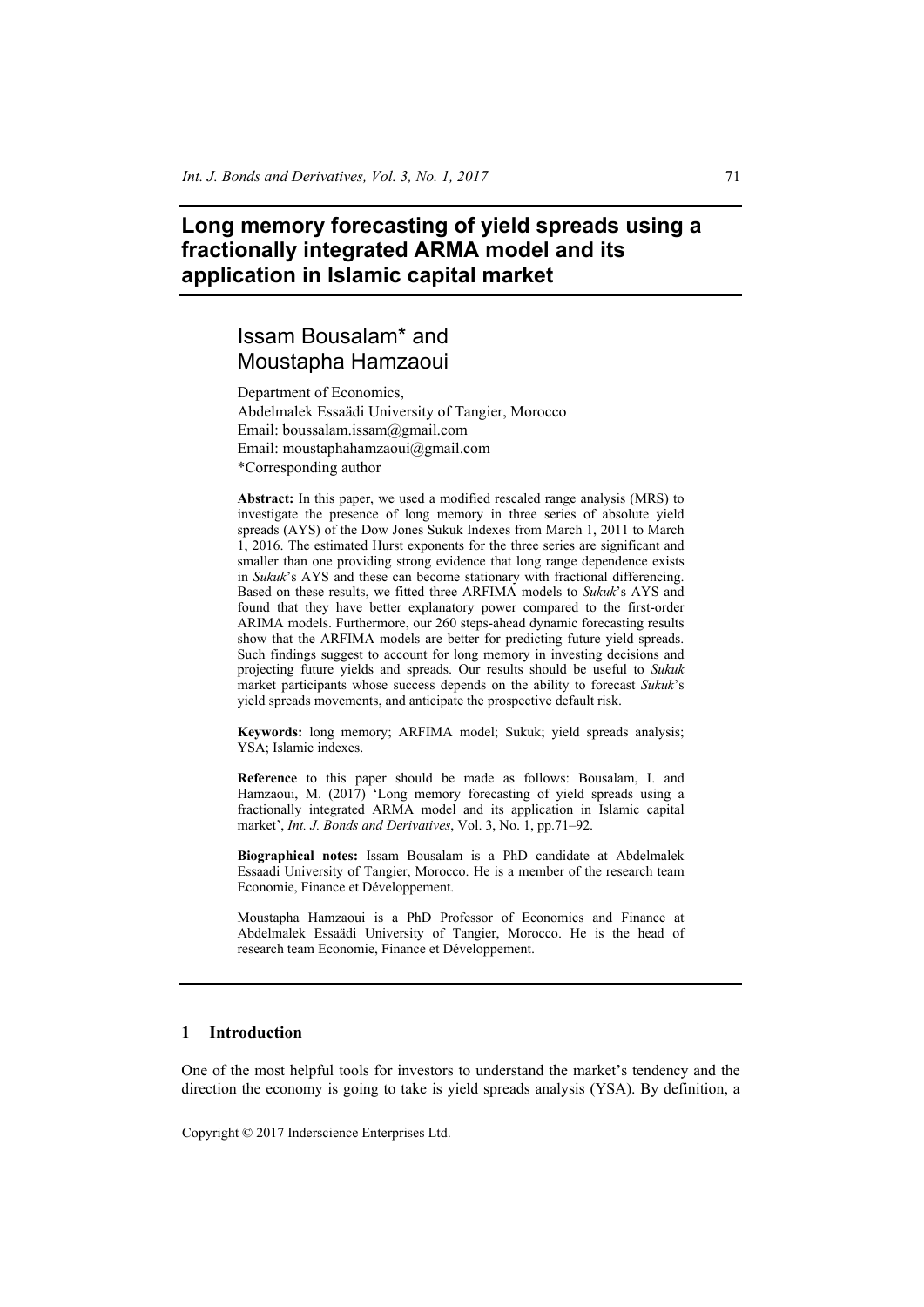yield spread is the difference between the quoted rates of return on two different investments, and the yield spread of financial instrument A over B is calculated by subtracting the annualised percentage return on investment (ROI) of financial instrument B from that of instrument A. The magnitude of this gap indicates the risk premium for investing in one investment product over another. In fact, when spreads widen between bond categories with different credit ratings, it implies that the market is factoring more risk of default on lower grade bonds. The anticipation of greater risk of default implies a slowing economy. On the other hand, a narrowing of spreads implies that the market is factoring in less risk. This might be due to higher expectation of economic growth (Simkovic and Kaminetzky, 2011).

In this paper, we investigate the presence of long memory in the yield spreads of some indexes within the Dow Jones Sukuk Index (DJSI) family. A significant evidence of the presence of a long memory in the processes of the analysed yield spreads indicates that long-range dependence could serve as a forecasting tool in Islamic capital market to anticipate prospective default risk.

Concretely, we fit an autoregressive (AR) fractionally integrated moving average (ARFIMA) model to three series of yield spreads. These are:

- yield spreads of the DJSI AA rated over the DJSI AAA rated
- 2 yield spreads of the DJSI A rated over the DJSI AAA rated
- 3 yield spreads of DJSI BBB rated over the DJSI AAA rated.

The triple A rated DJSI is constantly the benchmark. Next, we compare the forecasting outcome of  $ARFIMA(p, d, q)$  model to that of other competing models (namely, ARIMA( $p$ ,  $d$ ,  $q$ ) and ARMA( $p$ ,  $q$ )) for the three series.

## *1.1 Background of Sukuk and their indexes*

*Sukuk* is the Arabic name for financial certificates commonly referred to as Sharia (Islamic law) compliant bonds. *Sukuk* are defined by the Accounting and Auditing Organization for Islamic Financial Institutions (AAOIFI) as "securities of equal denomination representing individual ownership interests in a portfolio of eligible existing or future assets."<sup>1</sup>

The DJSI family is designed to measure the performance of global Islamic fixed-income securities (*Sukuk*). The indexes include US dollar-denominated investment-grade *Sukuk* issued in the global market that have been screened for Shariah compliance according to the index methodology. The indexes were created as a benchmark for investors seeking exposure to Shariah-compliant fixed-income investments. There exist 11 Dow Jones Sukuk indexes (DJSI) with different maturities and ratings, and these are calculated using market capitalisation methodology and are updated monthly. $^{2}$ 

It is noteworthy that *Sukuk* are the most active Islamic debt market financial instruments to date. Therefore, empirical study on *Sukuk* market behaviour in terms of the long range dependence will help both investors and issuers understand more the structure and price risk exposures of these instruments. Defining the best fitting ARFIMA model for yield spreads of different rated *Sukuk* is of paramount importance. We recall that this paper uses one main index (DJSI AAA rated) as the benchmark and three other indexes (DJSI AA rated, DJSI A rated and DJSI BBB rated) to calculate the *Sukuk* yield spreads.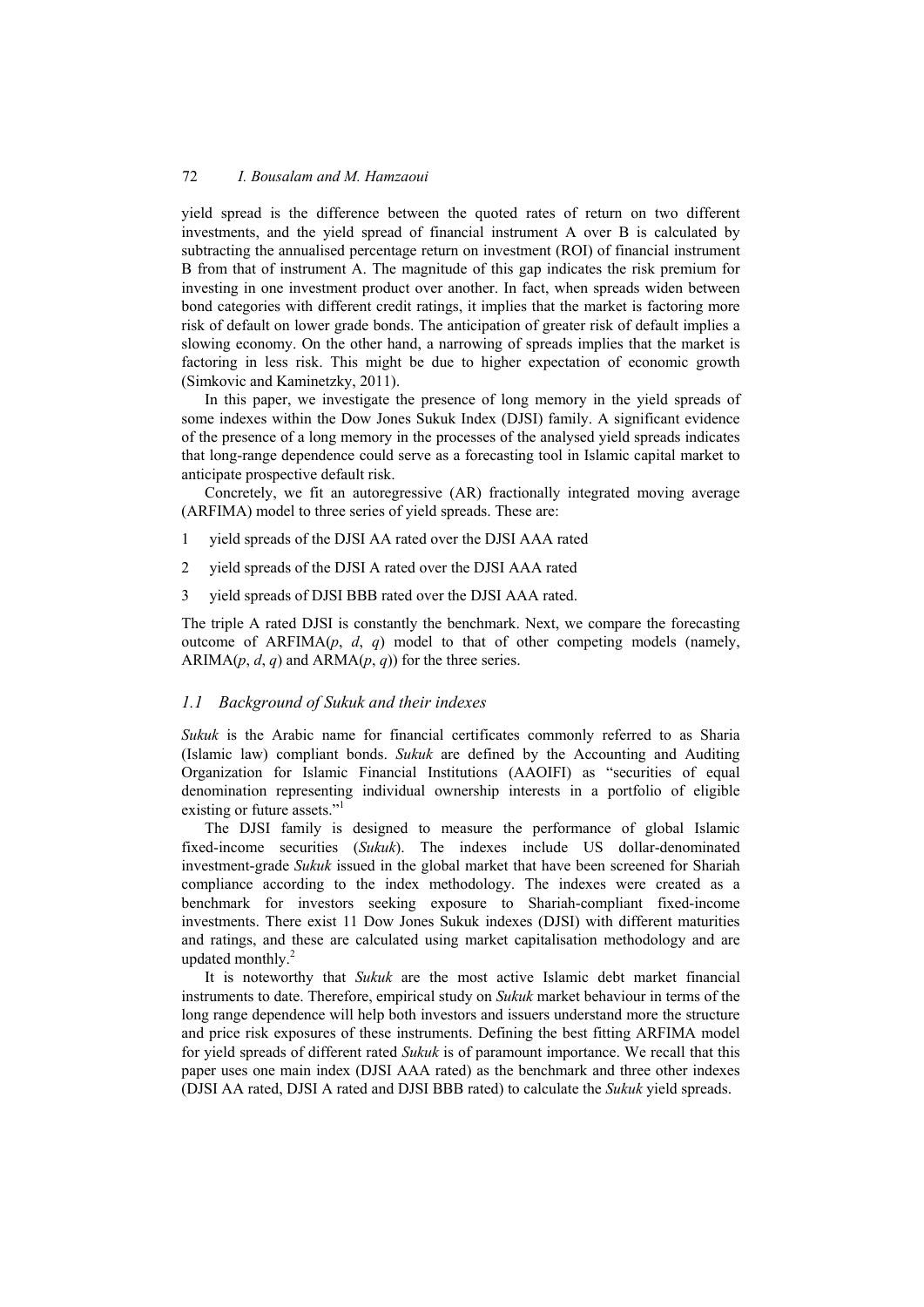# *1.2 ARFIMA framework*

Financial literature often notes that financial markets are not Gaussian in nature and tend to have sharper peaks and fat tails. Such evidence hinders the use of number of traditional methods based on Gaussian normality in providing accurate forecasts (Peters, 1994).

Another key point explained by Peters (1994) is the fact that most financial markets have long memory feature. This means that events happening today on the market influence the future. In other words, the current data is correlated to past data with different varying degrees.

One of the downsides of systems that work with short-memory is their inability to adequately explain long memory component of the markets. Traditional models describing short-term memory, such as AR(*p*), MA(*q*), ARMA(*p*, *q*), and ARIMA(*p*, *d*, *q*) use the last *i* values for making the forecast in univariate analysis, i.e., for these statistical methods, the lagged *i* observations are considered when predicting values of time *i* + 1. In order to overcome this issue, a set of models was developed and the most famous one is the so-called  $ARFIMA(p, d, q)$  introduced by Granger and Joyeux (1980).

Baillie (1996) provided an excellent survey and review of the major econometric works on long memory processes, fractional integration, and their applications in economics and finance. More recent important contributions in this area, both from a theoretical and an empirical perspective include the papers below. In a theoretical framework, a list of few important contributions covers (Granger, 1980; Hosking, 1981; Lo, 1989; Sowell, 1992a, 1992b; Ding et al., 1993; Cheung and Diebold, 1994; Robinson, 1995b, 1995a; Engle and Smith, 1999; Diebold and Inoue, 2001; Breitung and Hassler, 2002; Dittmann and Granger, 2002). From an empirical perspective, long-memory models has also been impressively treated by Diebold and Rudebusch (1989, 1991b, 1991a), Hassler and Wolters (1995), Bos et al. (2002), Van Dijk et al. (2002), Grech and Mazur (2004), Carbone et al. (2004), Di Matteo et al. (2005), Hyung et al. (2006), Choi and Zivot (2007), Di Matteo (2007), Matos et al. (2008), Alvarez-Ramirez et al. (2008), and Czarnecki et al.  $(2008)$ , to name but a few.<sup>3</sup> This non-exhaustive list of papers on the subject of long-memory models is not impressive given the fact that long memory forecasting in economics has been considered as one of the many important areas of research as it was stated by the Royal Swedish Academy of Sciences on the announcement of the Nobel Prize winners in Economics in 2003, Clive W.J. Granger and Robert F. Engle.<sup>4</sup>

An ARFIMA model is a special case of ARIMA models and exhibits long memory when its fractional integration parameter d is greater than zero. Stationary long-memory models  $(0 < d < 0.5)$ , also fractionally integrated ARMA (ARFIMA) models, have been considered by researchers in many fields and much studies were mainly motivated by the fact that the autocorrelation function (ACF) of many empirical times series declines at a slower rate than for an ARIMA model with finite orders and integer d. Also, the comparison of forecasting potential of fitted ARFIMA models against other time series model, has been a topic of various papers and a special issue.

Indeed, Ray (1993a, 1993b) compared the seasonal ARFIMA models and standard (non-fractional) seasonal ARIMA models and found that higher order AR models are capable of forecasting the longer term well when compared with ARFIMA models. Following this later, Smith and Yadav (1994) investigated the cost of assuming a unit difference when a series is only fractionally integrated with  $d \neq 1$ .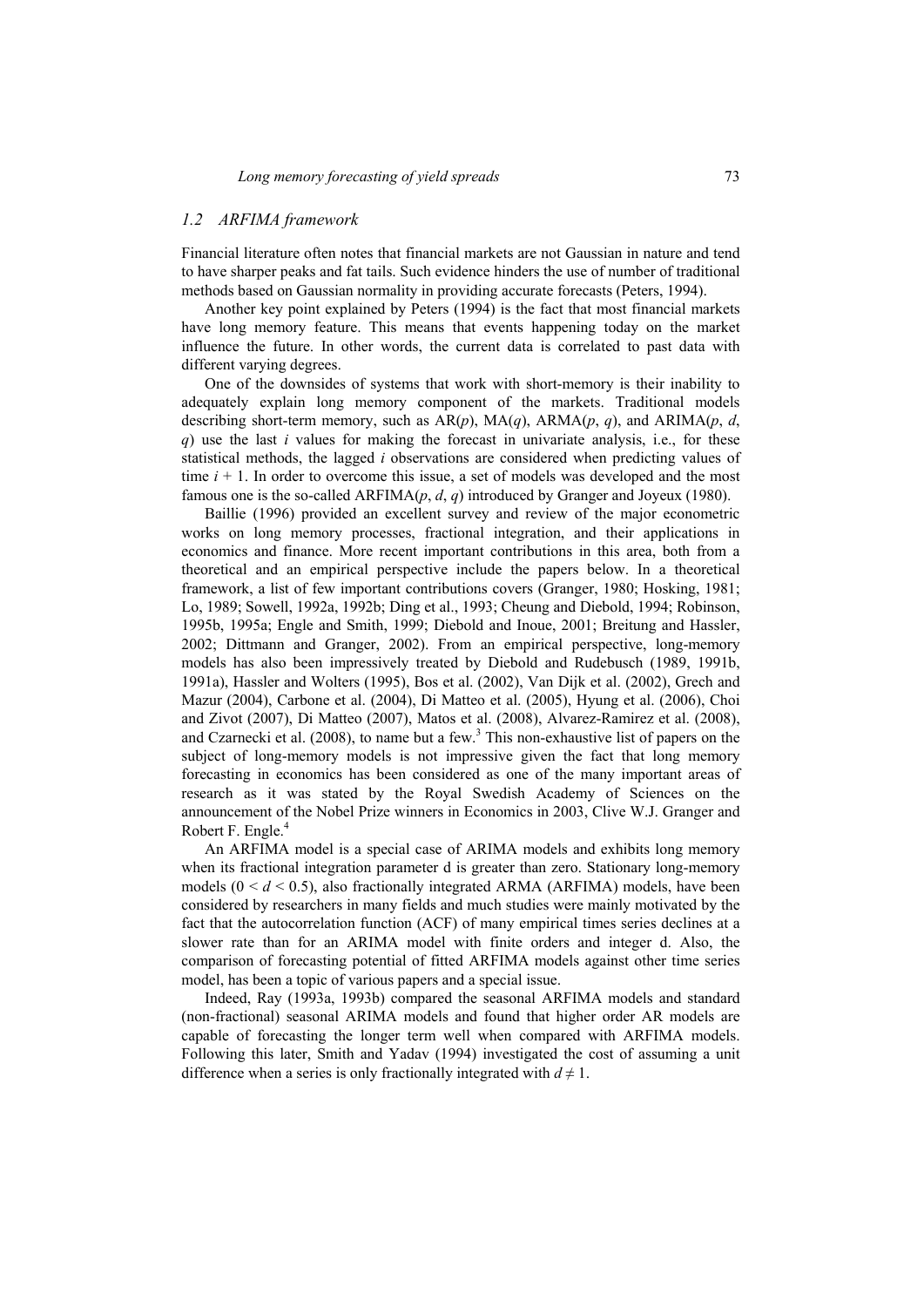Over-differencing a series produces significant loss in forecasting performance one-step-ahead, with only a limited loss thereafter. In contrary, under-differencing a series is more costly with larger potential losses from fitting a mis-specified AR model at all forecast horizons. By using a rule which is similar to the test of (Öller, 1985), Andersson (2000) explored this issue and showed that misspecification strongly affects the estimated memory of the ARFIMA model. Man (2003) argued that a suitably adapted ARMA(2, 2) model can produce short-term forecasts that are competitive with estimated ARFIMA models. Man (2003) developed the multi-step-ahead forecasts of long-memory models which were compared by Bhansali and Kokoszka (2002).

Researchers have developed many extensions of the ARFIMA models and compared their relative forecasting performance. For example, Franses and Ooms (1997) introduced the so-called periodic  $ARFIMA(0, d, 0)$  model where *d* can vary with the seasonality parameter. Ravishanker and Ray (2002) explored the estimation and forecasting of multivariate ARFIMA models. Baillie and Chung (2002) discussed the use of linear trend-stationary ARFIMA models, while Beran et al. (2002) extended this model to allow for nonlinear trends. Souza and Smith (2002) used different sampling rates, such as monthly versus quarterly data in order to investigate their effect on estimates of the long-memory parameter *d*. In a similar concern, Souza and Smith (2004) looked at the effects of temporal aggregation on estimates and forecasts of ARFIMA processes. In the context of statistical quality control, Ramjee et al. (2002) introduced a hyperbolically weighted moving average forecast-based control chart, designed specifically for non-stationary ARFIMA models.

The remaining of this paper is organised as follows, Section 2 presents the ARFIMA model with its establishing procedure and describes the data, Section 3 presents the estimates for ARIMA vs. ARFIMA models and the forecasting results, and Section 4 serves to conclude.

#### **2 Materials and methods**

## *2.1 The procedure of establishing an ARFIMA model*

The process of fitting an ARFIMA model to financial data is of three steps. The first one consists in testing for the presence of long-term memory in the time series, and determining the fractional differencing parameter *d*. Second, the fractional parameter *d* is imposed on the series to obtain an ARMA process. Thirdly, determining the other two parameters of ARFIMA(*p*, *d*, *q*) model, namely *p* and *q*.

#### *2.1.1 Fractional differencing and long memory*

Financial time series are mostly non-stationary, and the transformation of a non-stationary time series into a stationary one has long been an important issue in the field of time series analysis. Since modelling time series requires prior stationarity, a common standard practice that has been used by time series analysts was to consider differencing their time series to achieve stationarity. However, econometricians were somehow reluctant to accept this, believing that they may lose something of importance.

Let's consider an ARFIMA(0, *d*, 0) as an example. This process is expressed by  $(1 - L)^d x_i = \epsilon_t$  and is called the fractional white noise. For  $d = 0$ , the process is a white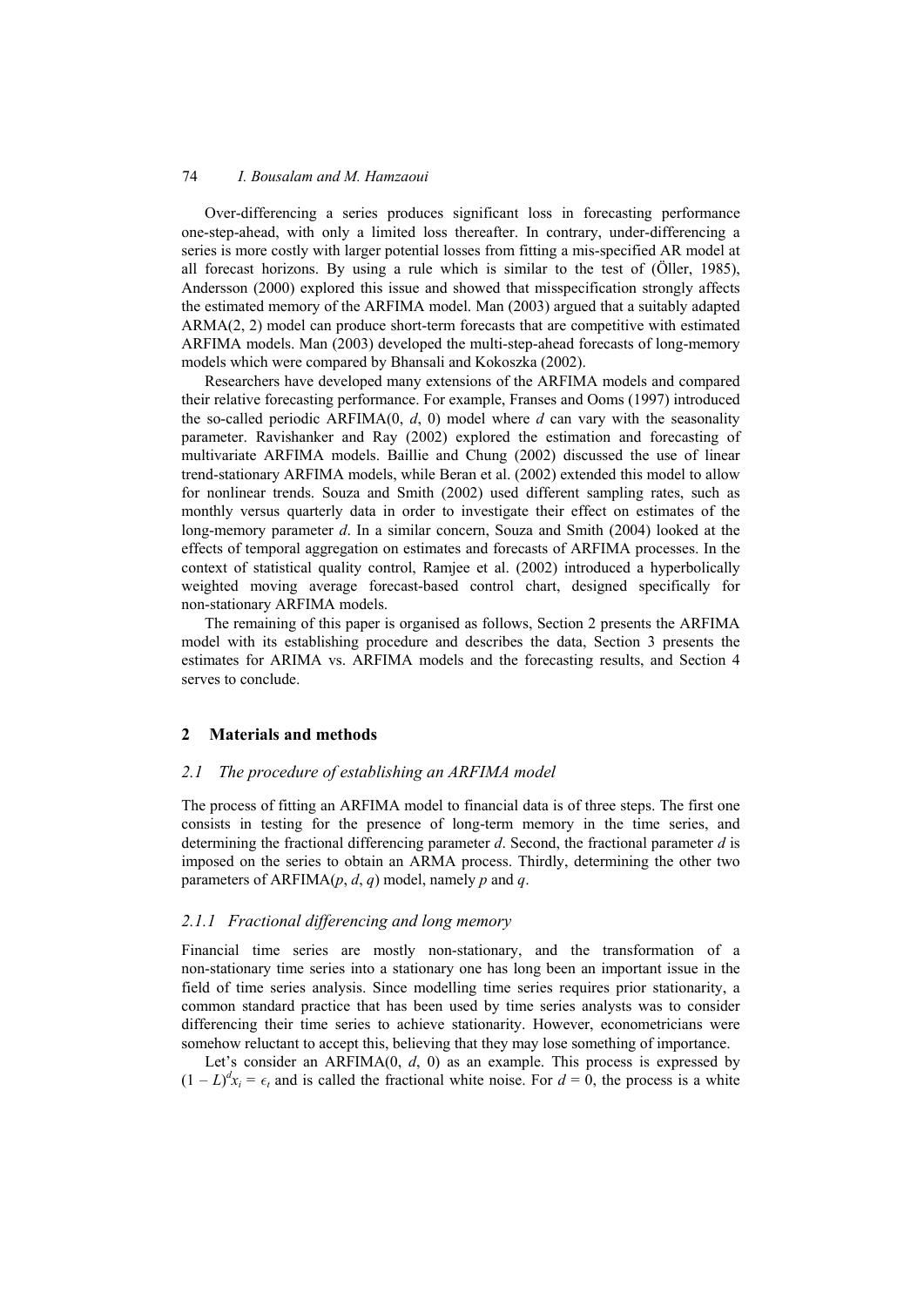noise and its ACF decreases to zero very quickly. But, when  $d = 1$ ,  $x_i$  is a random walk whose ACF value is 1. This random walk is transformed to a white noise after a first-order differencing, and when  $d$  is non-integer, the  $i<sup>th</sup>$  element of the fractional differenced time series is actually the weighted sum of elements of  $x_i$ ,  $x_{i-1}$ , …,  $x_0$  the original time series. The *i*<sup>th</sup> element of the fractional differenced time series is not only determined by  $x_i$  and  $x_{i-1}$ , but also influenced by all historical data ahead of  $x_i$ , this is just the characteristic of long-term memory.

#### *2.1.2 Long memory analysis and determination of integration parameter d*

Scholars have been using various methods when testing for long memory, and the most popular ones are: rescaled range analysis (R/S), modified rescaled range analysis (MRS), and detrended fluctuation analysis (DFA).

#### *2.1.2.1 Rescaled range analysis*

The rescaled range analysis (R/S) was first proposed by Hurst (1951) while working as a water engineer in Egypt, and its purpose is to provide an assessment of how the apparent variability of a series changes with the length of the time-period being considered. The (R/S) analysis was later applied to financial time series by Mandelbrot and Van Ness (1968) and Mandelbrot (1971).

The basic idea behind (R/S) analysis is that a range, which is taken as a measure of dispersion of the series, follows a scaling law. If a process is random, the measure of dispersion scales according to the square-root law so that a power in the scaling law is equal to 0.5. Such value is connected to Hurst exponent of 0.5 (Weron, 2002).

The procedure of the (R/S) analysis, as explained by Weron (2002), consists in taking returns of the time series of length *T* and dividing them into *N* adjacent sub-periods of length v while  $Nv = T$ . Sub-periods are labelled as  $I_n$  with  $n = 1, 2, ..., N$ . Also, each element in  $I_n$  is labelled  $r_{k,n}$  with  $k = 1, 2, ..., v$ . For each sub-period, an average value is calculated and new series of accumulated deviations from the arithmetic mean values are constructed (the profile).

The procedure follows in calculation of the range, which is defined as a difference between a maximum and a minimum value of the profile  $X_{k,n}$ , and a standard deviation of the original returns series for each sub-period  $I_n$ . Each range  $R_{I_n}$  is standardised by the corresponding standard deviation  $S_{I_n}$  and forms a rescaled range as:

$$
(R/S)_{I_n} = \frac{R_{I_n}}{S_{I_n}} = \frac{\left[\max_{0 < k < n} \sum_{i=1}^k (X_{k,n} - \overline{X}_n) - \min_{0 < k < n} \sum_{i=1}^k (X_{k,n} - \overline{X}_n)\right]}{S_{I_n}}.\tag{1}
$$

The process is repeated for each sub-period of length  $\nu$ . We get average rescaled ranges  $(R/S)_\nu$  for each sub-interval of length  $\nu$ .

The length  $\nu$  is increased and the whole process is repeated. We use the procedure used in recent papers so that we use the length  $\nu$  equal to the power of a set integer value. Thus, we set a basis *b*, a minimum power *p*min and a maximum power *p*max so that we get  $v = b^{pmin}$ ,  $b^{pmin+1}$ , ...,  $b^{pmax}$  where  $b^{pmax} \le T$ .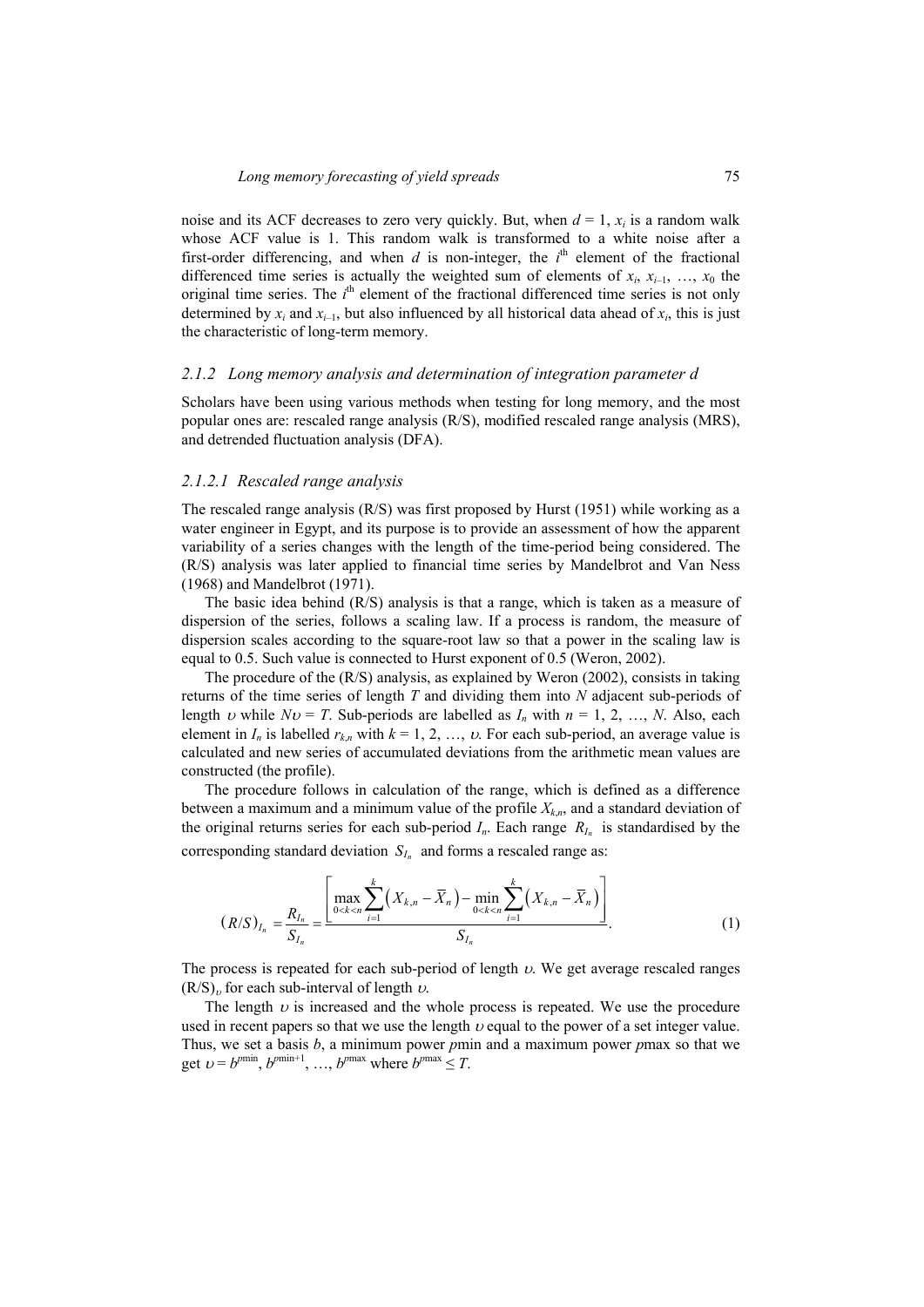Rescaled range then scales as:

$$
(R/S)_v \sim c v^H \tag{2}
$$

where *c* is a finite constant independent of  $\nu$  (Di Matteo, 2007). A linear relationship in double-logarithmic scale indicates a power scaling (Weron, 2002). To uncover the scaling law, we use an ordinary least squares (OLS) regression on logarithms of each side of (2). We suggest using logarithm with basis equal to *b*. Thus, we get:

$$
\log_b(R/S)_v \sim \log_b c + H \log_b v,\tag{3}
$$

where *H* is Hurst exponent.

Through Monte Carlo simulation, Hurst noted that if the underlying process is a random draw from a stable distribution, then  $H = 0.5$ . If *H* is greater than 0.5, there is evidence of persistent dependence (large values followed by large values and small values followed by small values) and if *H* is less than 0.5, an ergodic or mean reverting process is indicated. The infinite memory result implies that *H* will stabilise asymptotic to some value other than 0.5 and will maintain that value no matter how large the sample size. If  $0 \leq H \leq 1$  then we can conclude that the underlying time series has long memory.

#### *2.1.2.2 Modified rescaled range analysis*

The problem with estimating the Hurst exponent with regression analysis is that the regression coefficients may be biased as a result of autocorrelation. Furthermore, the traditional (R/S) value is not acceptable since tests of the statistical significance do not exist (Lo, 1991). Therefore, Lo (1991) developed a modified (R/S) statistic where  $S_{I_n}$  is adjusted for short term dependence. The only difference between (R/S) and (R/S)' values is at denominator of  $(1)$  which is as follows.

$$
(R/S)_{I_n}' = \frac{\left[\max_{0 < k < n} \sum_{i=1}^k (X_{k,n} - \overline{X}_n) - \min_{0 < k < n} \sum_{i=1}^k (X_{k,n} - \overline{X}_n)\right]}{\sigma_{I_n}(q)},
$$
(4)

where

$$
\sigma_{I_n}(q) = \left(S_{I_n} + \frac{2}{n} \sum_{j=1}^q \omega_j(q) \left[\sum_{i=j+1}^n (X_i - \overline{X}_n)(X_{i-j} - \overline{X}_n)\right]\right]^{\frac{1}{2}},
$$
  

$$
\omega_j(q) = 1 - \frac{j}{q+1}, \ q < n.
$$

The process of calculations of  $(R/S)'_{I_n}$  is the same as  $(R/S)_{I_n}$  except that the denominator of  $(R/S)_{I_n}$  is the root of the sample variance  $S_{I_n}$  augmented with weighted auto covariance up to a lag determined *q*. For  $q = 0$ , this is the same as the (R/S) statistic. This auto covariance part of denominator is non-zero for series exhibiting short-term memory and this makes the statistic robust to heteroscedasticity.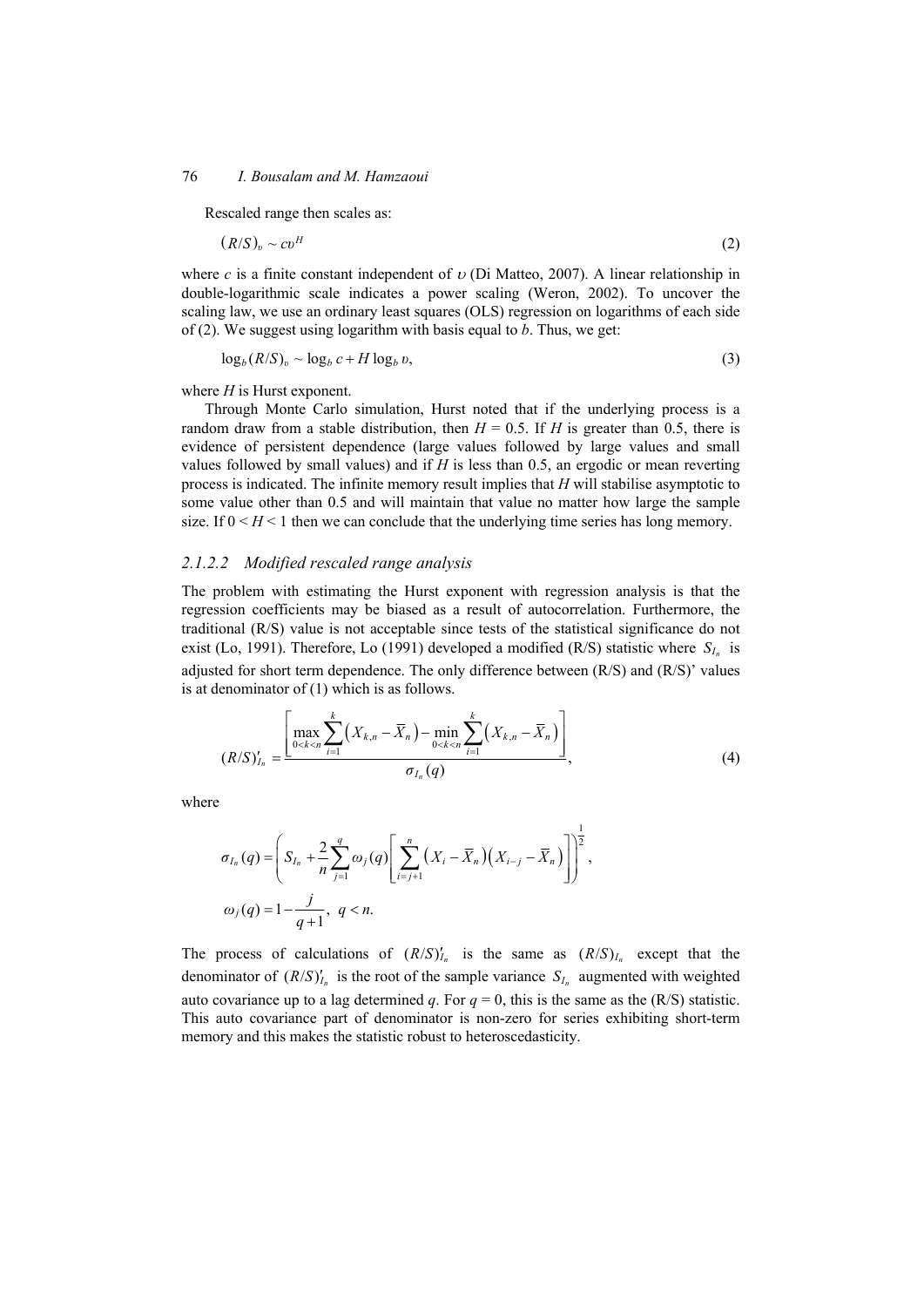# *2.1.2.3 Detrended fluctuation analysis*

Peng et al. (1994) were the first to propose the DFA while examining series of DNA nucleotides. Compared to the (R/S) analysis examined above, DFA uses different measure of dispersion-squared fluctuations around trend of the signal. As DFA is based on detrending of the sub-periods, it can be used for non-stationary time series contrary to R/S.

The advantages of DFA over above techniques are that it permits the detection of long range correlation embedded in seemingly non-stationary time series, and also avoid the spurious detection of apparent long-range correlation that are an artefact of non-stationary.

The implementation of the DFA requires the time series to be integrated first so that:

$$
x(k) = \sum_{t=1}^{k} (x_t - \overline{x})
$$

where  $x_t$  is the  $t^{\text{th}}$  observation and  $\bar{x}$  the average value of the series. Next, the vertical characteristic scale of the integrated time series is measured. To do so, the integrated time series is divided into *m* non-overlapping time intervals of length *n*. In each time interval a line is fitted via OLS, which is called the local trend. The *x* coordinate of the straight line *x* segments is denoted by  $\hat{x}(k)$ . Then, the integrated time series  $x(k)$  is detrended by subtracting the local trend  $\hat{x}(k)$  in each time interval.

$$
x = x(k) - \hat{x}(k)
$$

For a given interval size *n*, the characteristic size of fluctuation for this integrated and detrended time series is calculated by:

$$
F(n) = \sqrt{\frac{1}{N} \sum_{i=1}^{N} (x_i)^2}
$$

We repeat the above computation over all time scales to provide a relationship between  $F(n)$  and *n*. A power law relation between  $F(n)$  and *n* indicates the presence of scaling that is,  $F(n) \approx n^a$ . The parameter *a*, called the scaling exponent or correlation exponent, represents the correlation properties of time series and is the same Hurst exponent. If  $a > 0.5$ , there are positive correlations in time series.

# *2.2 ARIMA and ARFIMA models*

Once the non-stationary series are transformed to a stationary series by differencing, these could be next analysed and modelled like any other stationary time series. Yet, after modelling the differenced time series, the output series is transformed back to the original raw data by reversing the order of differencing. An ARIMA model predicts a value in a response time series as a linear combination of its own past values, past errors, and current and past values of other time series. The order of an ARIMA model is usually denoted by the notation  $ARIMA(p, d, q)$ , where p is the order of the AR component, d the order of the differencing, and *q* the order of the moving-average (MA) process. Mathematically, the ARIMA model is written as: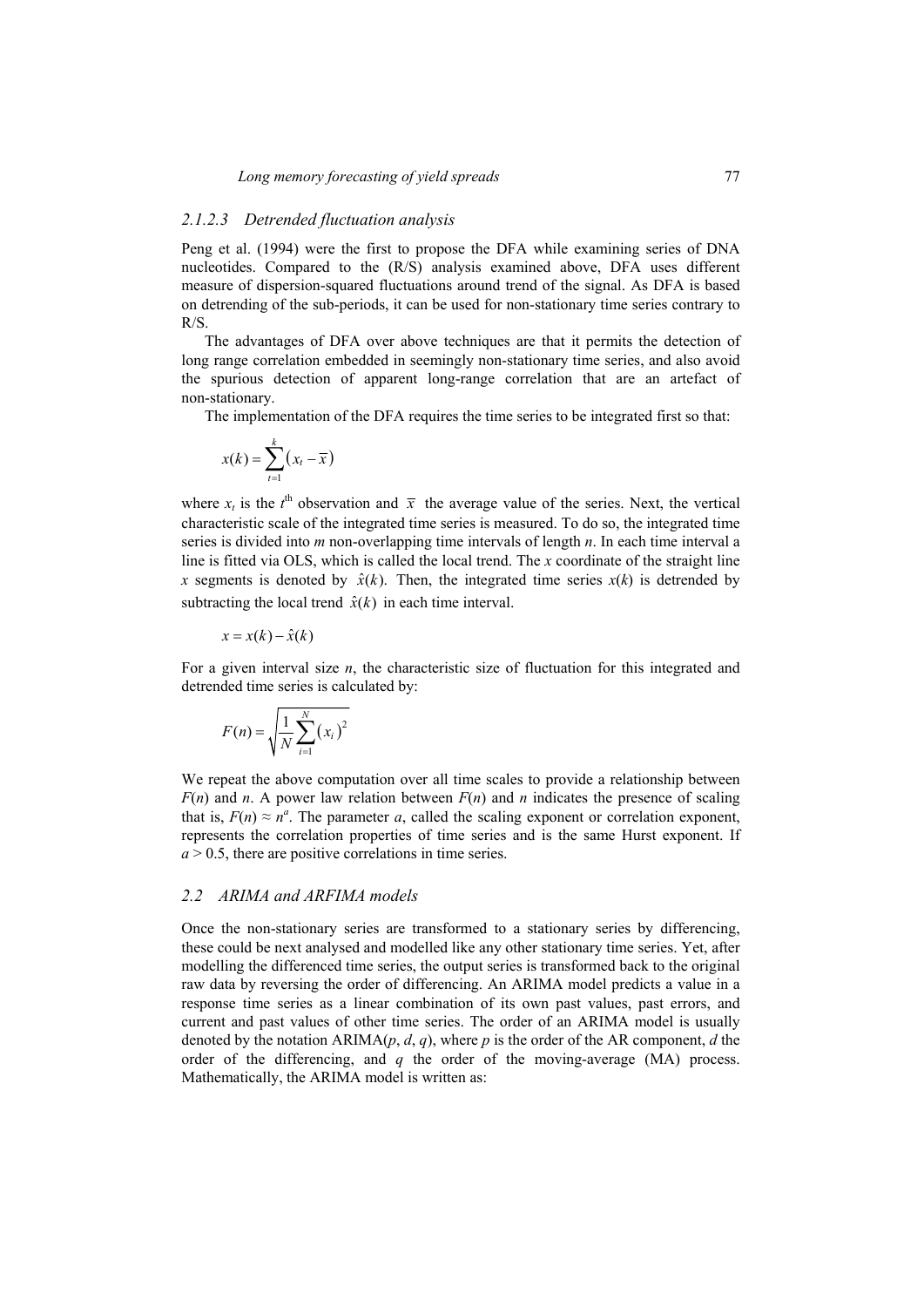$$
\Phi(L)(1-L)^d x_t = \Theta(L)\epsilon_t \tag{5}
$$

where

*L* the lag operator or backshift operator (i.e.,  $Lx_t = x_{t-1}$ ), for all  $t > 1$ 

- $\Phi(L)$  the AR operator, represented as a polynomial in the backshift operator such that  $\Phi(L) = 1 - \varphi_1 L^1 - \varphi_2 L^2 - \ldots - \varphi_p L^p$
- $\Theta(L)$  the MA operator, represented as a polynomial in the backshift operator where  $\Theta(L)$  $= 1 - \theta_1 L^1 - \theta_2 L^2 - \ldots - \theta_p L^p$
- $\epsilon_t$  a white noise with zero mean and finite variance  $\sigma_{\epsilon}^2$ .

As for the ARFIMA process, two case scenarios are presented, the stationary and invertible ARFIMA, and the non-stationary ARFIMA.

For the first stationary and invertible ARFIMA process, the expression given by (5) for the process *xt* is called a general fractional differenced zero means process, where *d* is the fractional differencing parameter. This process is both stationary and invertible if the roots of  $\Phi(L)$  and  $\Theta(L)$  are outside the unit circle, and  $d \in (-0.5, 0.5)$ . The ARFIMA(*p*, *d*, *q*) process exhibits long memory when  $d \in (0.0, 0.5)$ , intermediate memory when  $d \in (-0.5, 0.0)$ , and short memory when  $d = 0$  (Lopes et al., 2002).

Now, for the second non-stationary ARFIMA process, we define the process (5) with the parameter  $d^* = d + 1$ , where  $d \in (0.0, 0.5)$ , yet and the model in (5) becomes:

$$
\Phi(L)(1-L)^{d^*} x_t = \Theta(L)\epsilon_t \tag{6}
$$

The process (6) is non-stationary when  $d^* \geq 0.5$ ; however, it is still persistent. For  $d^* \in (0.5, 1.0)$  it is level-reverting in the sense that there is no long-run impact of an innovation on the value of the process (Velasco, 1999). The level reversion property no longer holds when  $d^* \geq 1$ .

#### *2.3 Data description*

In this study, the yield spreads are measured as the difference between the quoted rates of return of the DJSI AA rated, the DJSI A rated, and the DJSI BBB rated in one hand, and the DJSI AAA rated in the other hand. We calculated three series of yield spreads of Islamic financial certificates (*Sukuk*) by subtracting the annualised percentage ROI (ROI) of DJSI AA, DJSI A, DJSI BBB from that of instrument DJSI AAA. Market yield is calculated as the difference between  $DJSI_{r,t}$  and  $DJSI_{r,t-1}$  where subscript *r* is the rating and  $r \in \{AAA, AA, A, BBB\}.$ 

We analyse the value of 1,305 daily closing prices of the four DJSI (*DJSI<sub>rt</sub>*) from March 1, 2011 to March 1, 2016. The data are available on (http://www.djindexes.com/sukuk/), and Figure 1 plots the indexes' prices in level. Figure 1 shows that all indexes are following a slight increasing trend during the five-year period. Moreover, the curves of the  $DJSI_{AAA}$  and the  $DJSI_{BBB}$  are approximately very similar. This applies also to the  $DJSI_{AA}$  and the  $DJSI_{A}$  which progress following the same path.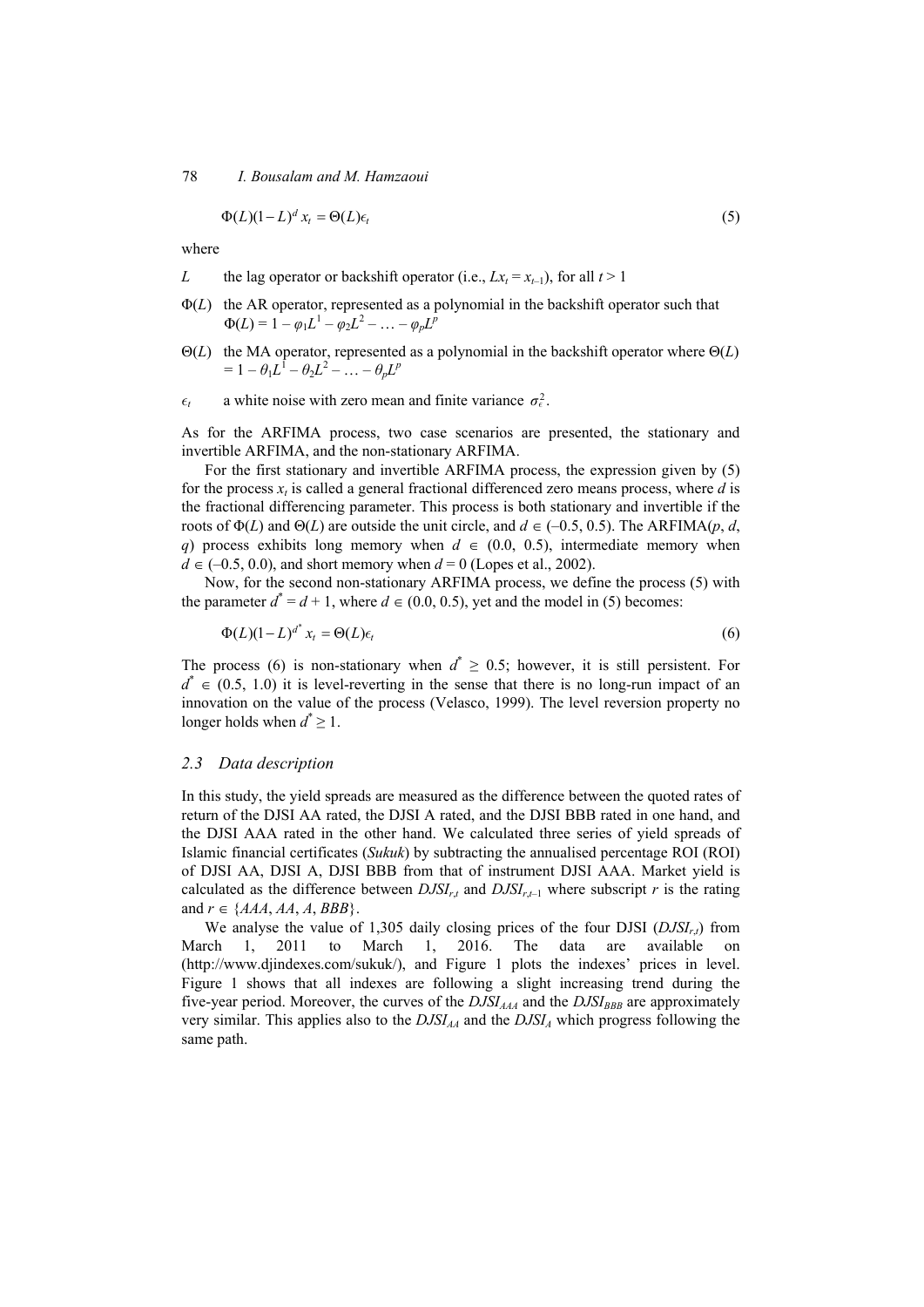



Note: Sample period is March 1, 2011–March 1, 2016 (1,305 days). *Source:* http://www.djindexes.com

The calculation of yield spreads uses different formulas, and the most used measure by investors is the absolute yield spread (AYS) which calculates the absolute value of the difference between the (ROI) of two bonds. The other measures of yield spreads are relative yield spreads (RYS) and yield ratio (YT). The graphs (A), (B), and (C) within Figure 2 plot the AYS of the  $DJSI_{AA}$  over  $DJSI_{AAA}$ , the  $DJSI_{A}$  over  $DJSI_{AAA}$ , and the *DJSI<sub>BBB</sub>* over *DJSI<sub>AAA</sub>* respectively.





Notes: (a) Absolute yield spreads (AYS) for the  $DJSI_{AA}$  over  $DJSI_{AAA}$  (b) (AYS) for the  $DJSI<sub>A</sub>$  over  $DJSI<sub>AAA</sub>$  (c) (AYS) for the  $DJSI<sub>BBB</sub>$  over  $DJSI<sub>AAA</sub>$ . Sample period is March 1, 2011–March 1, 2016 (1,305 days). *Source:* http://www.djindexes.com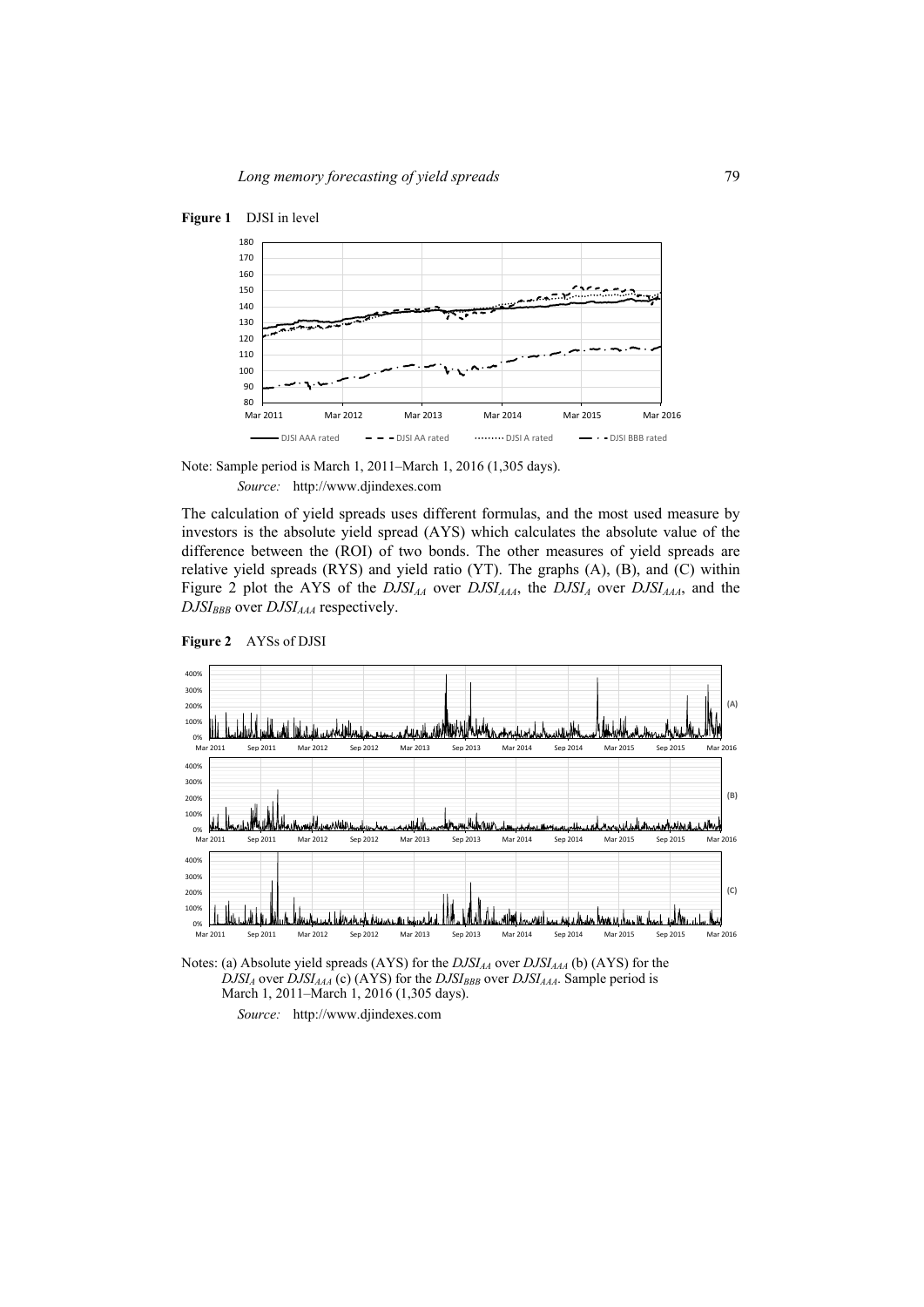Table 1 contains the values of the augmented Dickey-Fuller and Phillips-Perron statistics for unit root in the AYSs of the four DJSI. Thus, the null hypothesis is that the AYSs follow a non-stationary process, and the alternative hypothesis is that the AYS follow a stationary process. Using the unit root tests advocated by Dickey-Fuller and Phillips-Perron, we reject the null hypothesis for the existence of a unit root for all AYS and we can conclude that these latter are stationary.

Skewness is used to assess the symmetry of the distribution, the kurtosis for peakedness, and the fatness of the tails. If the skewness is positive, the distribution is skewed to the right, and if it is negative, the distribution is skewed to the left. The results for the skewness test, reported in Table 1, show that the distributions of daily AYS are all right-skewed. Also, as evidenced in Table 1, all AYS are leptokurtic, i.e., the excess kurtosis is positive.

Next, the analysis of the distribution of Sukuk' AYS are turned to the Jarque-Bera (JB) statistic introduced by Jarque and Bera (1980). The JB test can be employed to investigate the normality of AYS and it is asymptotically distributed as  $\chi^2$  under the null hypothesis. If the value of J.B. test statistic is greater than the significance point of  $\chi^2$ , then the null hypothesis of normality is rejected. The results of the JB test presented in Table 1 may conclude that the hypothesis that empirical distributions of the three AYS are drawn from an underlying normal distribution is rejected.

**Table 1** Summary statistics, test results of augmented Dickey-Fuller (*τ*) and Phillips-Perron (*Z*)

|                                                                                                                          |  |  | Mean Std. Skewness Kurtosis JB $\tau$ Z |  |
|--------------------------------------------------------------------------------------------------------------------------|--|--|-----------------------------------------|--|
| AYS of $DJSI_{AA}/DJSI_{AAA}$ 0.2811 0.3827 3.911 27.98 37,013.35* -9.85 <sup>a</sup> -34.38 <sup>a</sup>                |  |  |                                         |  |
| AYS of $DJSI_A/DJSI_{AA4}$ 0.1811 0.2165 3.478 24.19 26,872.48* -10.82 <sup>a</sup> -35.10 <sup>a</sup>                  |  |  |                                         |  |
| AYS of $DJSI_{BB} / DJSI_{AAA}$ 0.2882 0.4202 5.489 53.88 146,301.80 <sup>*</sup> -9.39 <sup>b</sup> -37.96 <sup>b</sup> |  |  |                                         |  |

Notes: AYS denotes absolute yield spreads, JB is the Jarque-Bera statistics all significant at 1% level of significance (\*). <sup>a</sup>Refers to the significance of ADF and PP tests for the trend and the intercept at  $1\%$  level of significance, and  $\overline{b}$  is for the significance of ADF and PP tests for the constant only at 1% level of significance.

## **3 Results and discussion**

### *3.1 Long memory testing*

Since the three series of AYS are stationary, we adopt the MRS for testing long memory in AYS series. The MRS or  $(R'/S_n)$  are calculated following the method discussed in Subsection 2.1.2. For each sub-period of time horizon *n*, a modified rescaled range  $(R'/S_n)$ is computed.  $log(R'/S_n)$  are plotted against  $log(n)$  in Figure 2.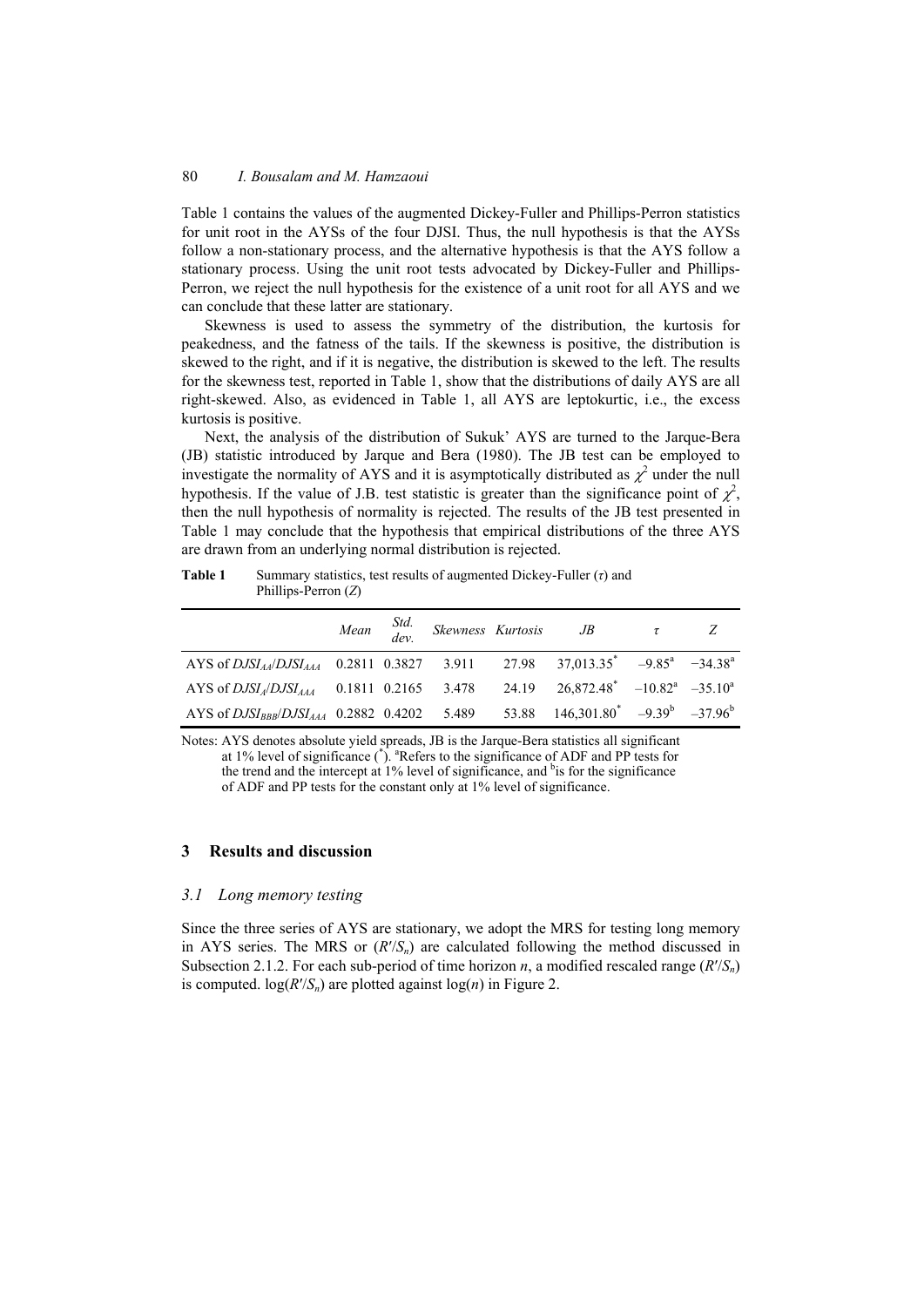

**Figure 3** Plots of  $log(R'/S_n)$  against  $log(n)$  (see online version for colours)

■ AYS of DJSI AA over DJSI AAA ● AYS of DJSI A over DJSI AAA ◆ AYS of DJSI BBB over DJSI AAA

Applying an OLS regression on  $log(R'/S_n)$  as a dependent variable and  $log(n)$  as independent variable yielded in:

$$
\log (R'/S_n) = 1.174 + 0.516 \log(n), \text{ for AYS of } DJSI_{AA}/DJSI_{AAA};
$$

 $\log (R'/S_n) = -0.689 + 0.823 \log(n)$ , for AYS of  $DJSI_A/DJSI_{AAA}$ ;

$$
\log (R'/S_n) = -1.029 + 0.868 \log(n), \text{ for AYS of } DJSI_{BBB}/DJSI_{AAA}.
$$

The coefficients of log(*n*) are the Hurst exponents *H*, and based on the estimation results, these are all statistically significant at 1%, and they are smaller than one  $(H < 1)$  meaning that all series exhibit long memory. Following Peters (1994), the fractional differencing parameter *d* can be obtained by  $d = H - 0.5$ . Therefore, the differencing parameters for the three series are respectively: 0.016 for AYS of *DJSI<sub>AA</sub>*/*DJSI<sub>AAA</sub>*, 0.323 for AYS of *DJSI<sub>A</sub>*/*DJSI<sub>AAA</sub>*, and 0.368 for AYS of *DJSI<sub>BBB</sub>*/*DJSI<sub>AAA</sub>*.

## *3.2 Imposing fractional integration on AYSs time series*

The estimation of fractional differencing parameters *d* for each AYS leads next to obtain the fractionally differenced time series following the formula:

$$
y_t = (1 - L)^d x_t \tag{7}
$$

where *L* is the backshift operator,  $y_t$  is the fractional differenced time series, and  $x_t$  is the initial series (*Sukuks*' AYS). The fractional difference operator is described by: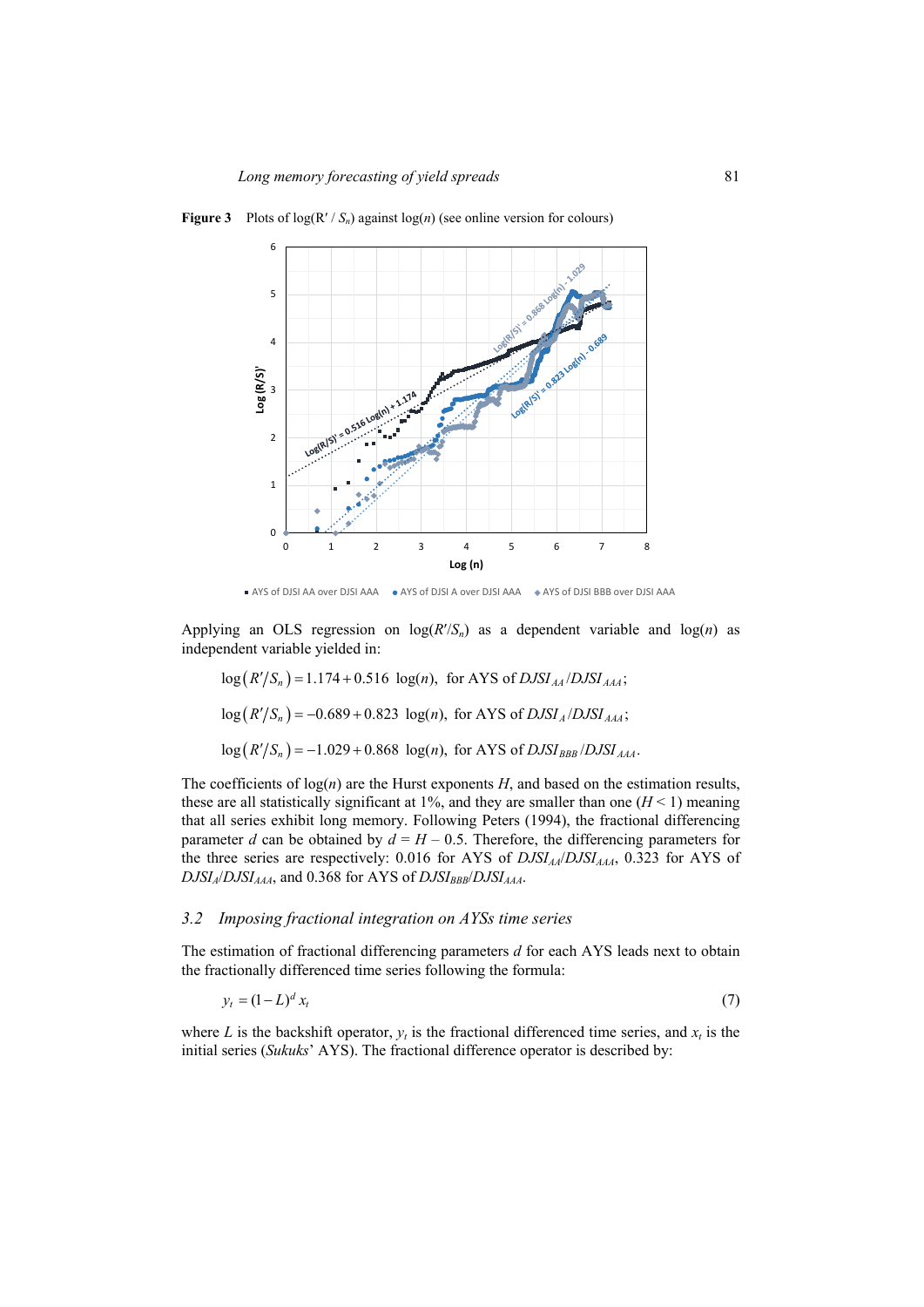$$
\Delta^{d} = (1 - L)^{d} = 1 - dL + \frac{d(d - 1)}{2!}L^{2} - \frac{d(d - 1)(d - 2)}{3!}L^{3} + \cdots
$$
\n(8)

Here Δ*<sup>d</sup>* denotes fractional-differencing of order *d*.

#### *3.3 Specification of ARIMA and ARFIMA models*

Establishing ARIMA(*p*, *d*, *q*) and ARFIMA(*p*, *d*, *q*) models requires to determine parameters *p* and *q*, the orders of the AR model and the MA model respectively. Following the approach proposed by Box and Jenkins (1970), we plot the ACF and partial autocorrelation function (PACF) to decide which AR and/or MA components should be used in the model. Next, we estimate parameters p and q using exact maximum likelihood estimation method. The final step consists in checking for those two conditions on residuals:

- 1 autocorrelation (Ljung-Box Q test)
- 2 heteroskedasticity (LM-ARCH test).

Plots of the ACF and PACF of the first-order differenced and the fractionally differenced series of *Sukuks*' AYS appear in the appendices.

As for the first-order differenced series of *Sukuks*' AYS, one might notice that for the three series the ACF cut off after the first lag while the PACF die down fairly quickly to become significant after the fifth lag. Following Box and Jenkins, this suggests to select MA(1) and M(2) components for all the first-order differenced series.

With respect to the fractionally differenced series of Sukuks' AYS, two cases are presented. As for  $DJSI_A/DJSI_{AAA}$  and  $DJSI_{BBB}/DJSI_{AAA}$ , both ACF and PACF die down fairly quickly which supposes to test for mixed ARMA(*p*, *q*) models. We respectively select ARMA(4, 6) and ARMA(6, 6). Alternatively, the ACF of *DJSIAAA*/*DJSIAAA* dies down while the PACF cuts off after lag 6. Thus, we select an AR(6) model. It is worth noting that these are just some suspected models, and further candidate models are to be tested with trial and error. The final decision of the best fitting model is based on maximum log likelihood values, Akaike information criterion (AIC) and Schwarz information criterion (SIC).

In general, the reported magnitude of ACF and PACF for all series ranges between 0.004 and 0.362 which are small, indicating that short memory of the data is weak. Also, a number of significant ACF and PACF at later time lags were found. This indicates that there is dependence among distant observations. More importantly, the long lasting autocorrelations evidence indicates according to Taylor (1986), that the processes are nonlinear with time-varying variances.

#### *3.4 Estimates for specified ARIMA and ARFIMA models*

Table 2 presents the estimates of the selected models for both first-order and fractionally differenced series. Note that Table 2 reports the estimation results for different ARIMA and ARFIMA models from which we selected the best fitting model based on likelihood values, AIC and SIC. As for the diagnostic checking for residuals, two main tests were performed: Ljung and Box (1978) test, and Engle (1982) diagnostic test.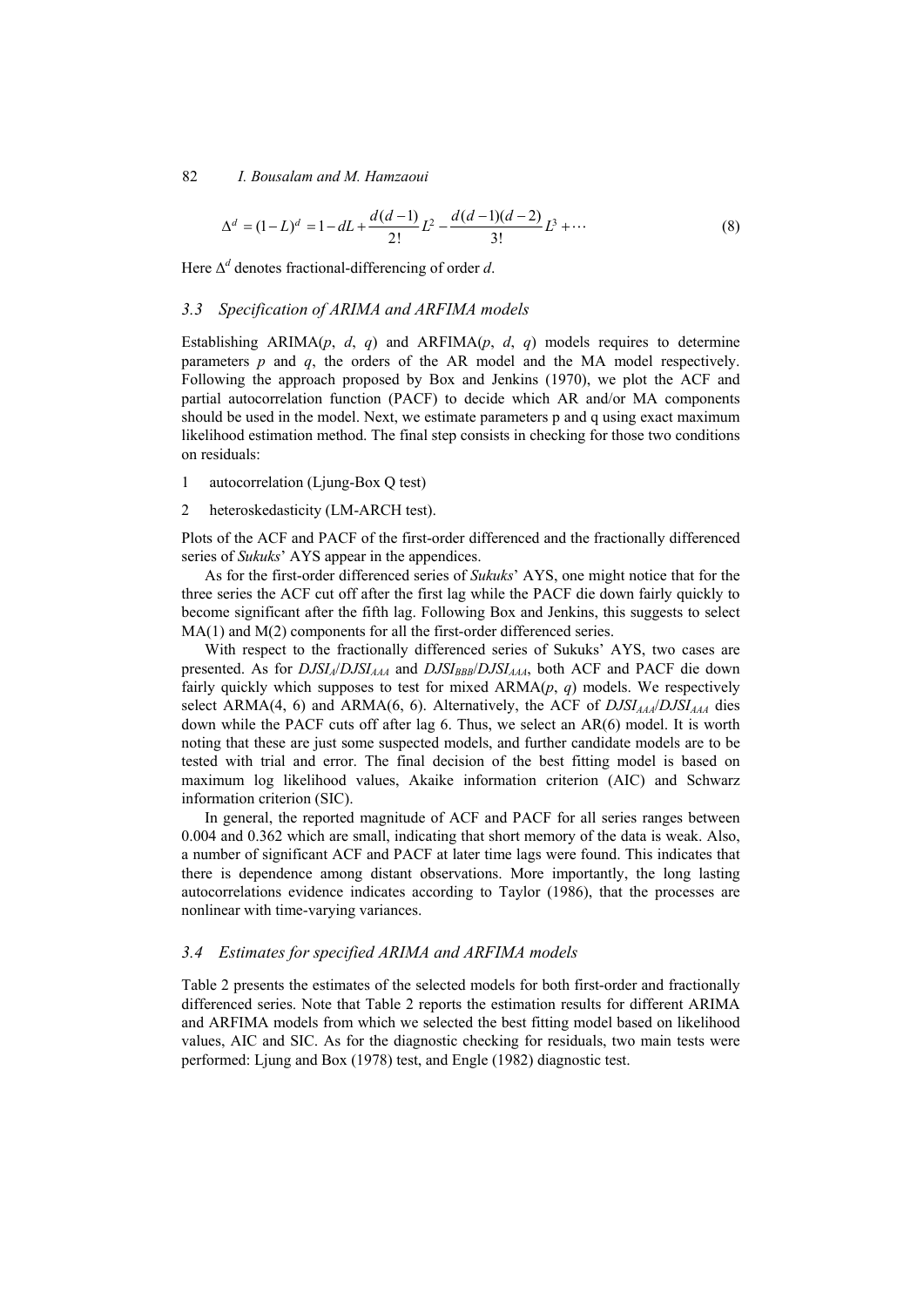|                                | $\boldsymbol{p}$ | $\boldsymbol{d}$ | q              | LL        | AIC      | SІC      | O-stat.               | <i>LM-ARCH</i>         |
|--------------------------------|------------------|------------------|----------------|-----------|----------|----------|-----------------------|------------------------|
| AYS of $DJSI_{AA}/DJSI_{AAA}$  | $\mathbf{0}$     | 1                | 1              | $-544.87$ | 0.844    | 0.852    | $0.063^{(H0)}$        | 32.922 <sup>(H1)</sup> |
|                                | $\mathbf{0}$     | 1                | $\overline{c}$ | $-540.47$ | 0.839    | 0.851    | $0.056^{(H0)}$        | 44.982 <sup>(H1)</sup> |
|                                | 6                | 0.016            | $\mathbf{0}$   | $-524.04$ | 0.819    | 0.847    | $0.062^{(H0)}$        | $64.092^{(H1)}$        |
|                                | 7                | 0.016            | $\theta$       | $-523.80$ | 0.820    | 0.852    | $0.062^{(H0)}$        | $65.150^{(H1)}$        |
| AYS of $DJSI_4/DJSI_{444}$     | $\boldsymbol{0}$ | 1                | $\mathbf{1}$   | 171.01    | $-0.259$ | $-0.247$ | $0.145^{(H0)}$        | $4.200^{(H1)}$         |
|                                | $\mathbf{0}$     | 1                | $\overline{2}$ | 174.06    | $-0.262$ | $-0.246$ | $0.145^{(H0)}$        | $6.508^{(H1)}$         |
|                                | 4                | 0.323            | 5              | 193.85    | 0.283    | $-0.243$ | $0.144^{(H0)}$        | $21.122^{(H1)}$        |
|                                | 4                | 0.323            | 6              | 194.00    | $-0.282$ | $-0.238$ | $0.142^{(H0)}$        | $23.472^{(H0)}$        |
|                                | 6                | 0.323            | $\overline{4}$ | 194.02    | $-0.282$ | $-0.239$ | $0.142^{(H0)}$        | $23.440^{(H0)}$        |
| AYS of $DJSI_{RRR}/DJSI_{AAA}$ | $\mathbf{0}$     | 1                | 1              | $-676.79$ | 1.049    | 1.161    | $0.161^{(H0)}$        | 0.389(H0)              |
|                                | $\boldsymbol{0}$ | $\mathbf{1}$     | $\overline{2}$ | $-676.58$ | 1.051    | 1.067    | $0.162^{(H0)}$        | $2.652^{(H0)}$         |
|                                | $\mathbf{0}$     | $\mathbf{1}$     | 3              | $-675.18$ | 1.050    | 1.070    | $0.162^{(H0)}$        | $2.934^{(H0)}$         |
|                                | 6                | 0.386            | 6              | $-645.37$ | 1.017    | 1.073    | $0.117^{(H0)}$        | $98.820^{(H1)}$        |
|                                | 7                | 0.386            | 7              | $-639.17$ | 1.011    | 1.074    | $0.120^\mathrm{(H0)}$ | $106.199^{(H1)}$       |

**Table 2** Estimates of ARIMA and ARFIMA models for *Sukuks*' AYS differenced series

Notes: AYS denotes absolute yield spreads. LL = log likelihood. AIC and SIC are Akaike and Schwarz Information Criteria respectively. Q-stat refers to Box-Ljung' test statistic where the null hypothesis is that residuals are independently distributed (20 lags included). LM-ARCH values are the Observed R-squared statistic of Engle's LM test, the null hypothesis is non-existence of ARCH effect in residuals. Rejection of null hypotheses is considered for  $p \le 0.05$ .

The Ljung-Box test was designed to check for autocorrelation within data and it is mostly used when the series represents the residuals from an ARIMA estimation. The test's null hypothesis  $(H_0)$  is that the data are independently distributed, and the alternative  $(H_1)$  is that the data exhibit serial correlation. The Q-test statistic is described by:

$$
Q = n(n+2) \sum_{k=1}^{h} \frac{\hat{\rho}_k^2}{n-k}
$$

where *n* is the sample size,  $\hat{\rho}_k$  is the sample autocorrelation at lag *k*, and *h* is the number of lags being tested. Under H<sub>0</sub>, *Q* is asymptotically distributed as  $\chi^2_{(h)}$  with degrees of freedom equal to the number of autocorrelations. If the series represents the residuals from ARIMA estimation, the appropriate degrees of freedom should be adjusted to represent the number of autocorrelations less the number of AR and MA terms previously estimated.

With respect to Engle's (1982) Lagrange multiplier (LM) test for AR conditional heteroskedasticity (ARCH) in the residuals. The test checks for the null hypothesis  $(H_0)$ that there is no ARCH up to order *q* in the residuals by running the regression of the obtained squared residuals  $\hat{\epsilon}_t^2$  on a constant and *q* lagged squared residuals:

$$
\hat{\epsilon}_t^2 = \hat{\alpha}_0 + \sum_{i=1}^q \hat{\alpha}_i \epsilon_{\hat{t}-i}^2
$$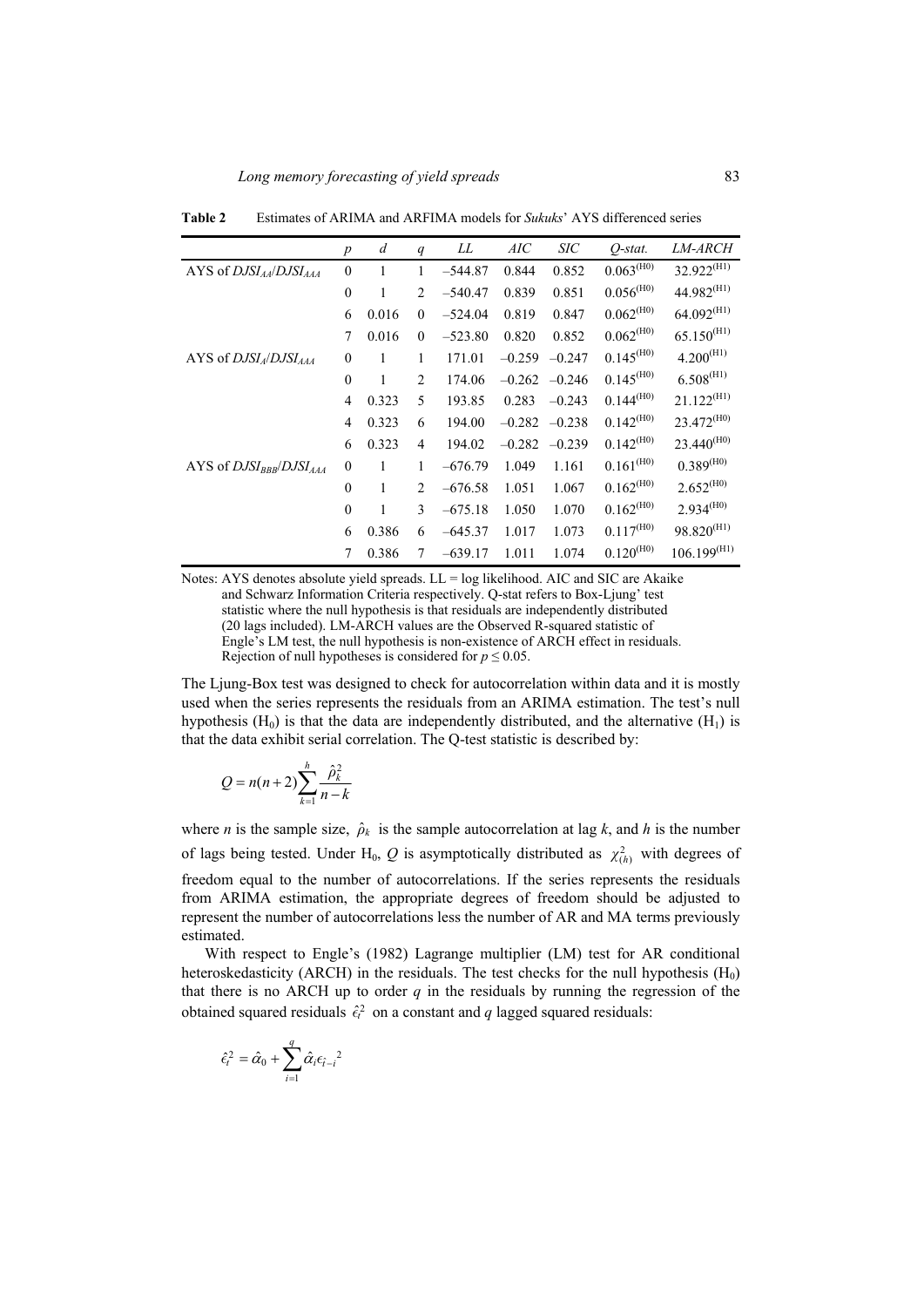In the absence of ARCH components (H<sub>0</sub>), the parameters  $\alpha_i = 0$  for all  $i = 1, \dots, q$ . The alternative hypothesis is that, in the presence of ARCH components, at least one of the estimated  $\alpha_i$  coefficients must be significant. In a sample of T residuals under the null hypothesis of no ARCH errors, the test statistic  $TR^2$  follows  $\chi^2$  distribution with *q* degrees of freedom, where *T*′ is the number of equations in the model which fits the residuals vs. the lags (i.e.,  $T = T - q$ ). If  $TR^2$  is greater than the chi-square table value, we reject the null hypothesis and conclude there is an ARCH effect in the ARMA model. If  $TR^2$  is smaller than the chi-square table value, we do not reject the null hypothesis.

From the estimates above, we select the best fitting models based on maximum positive or minimum negative values of log likelihood, minimum AIC and minimum SIC. The elected models for further predictive power evaluation are: ARFIMA(6, 0.016, 0) for AYS of  $DJSI_{AA}/DJSI_{AAA}$ , ARFIMA(6, 0.232, 4) for AYS of  $DJSI_{A}/DJSI_{AAA}$ , and ARFIMA(7, 0.386, 7) for AYS of  $DJSI_{BBB}/DJSI_{AAA}$ .

In addition, the examination of the correlogram of ACF and PACF for the residuals indicates that their patterns do not display significant seasonal fluctuations or definite cycles. The Ljung-Box Q statistics of squared residuals demonstrate that there is an overall significant autocorrelation among residuals for all estimated models. This also indicates that the conditional distributions of *Sukuk*'s AYS are time-varying which is a symptom of ARCH effect. With this regard, we consecutively performed the LM-ARCH test to detect the presence of ARCH effects, and the results rejected the null hypothesis of 'no ARCH' in nine cases among 14 suggesting the presence of ARCH effect in AYS of *Sukuk*.

Based on these results for the Q-statistic of squared residuals and the LM test, it is recommended to use the ARCH specification as a good approximation to the structure of conditional variance of *Sukuk*'s AYS. Moreover, ignoring ARCH effects may result in loss of efficiency.

#### *3.5 Predictive power comparison*

After determining the best fitting models for AYS of the DJSI, we made a 260-steps ahead forecast (i.e., from March 1, 2015 to March 1, 2016). The competing models are ARIMA(0, 1, 2) and ARFIMA(7,0.016,0) for AYS of *DJSIAA*/*DJSIAAA*, ARIMA(0, 1, 2) and ARFIMA(6, 0.323, 4) for AYS of  $DJSI<sub>A</sub>/DJSI<sub>AAA</sub>$ , and ARIMA(0, 1, 3) and ARFIMA(7, 0.386, 7) for AYS of *DJSI<sub>BBB</sub>*/*DJSI<sub>AAA</sub>*. We compared the forecasting power using the root mean squared error (RMSE), the mean absolute error (MAE), Theil inequality coefficient, the bias proportion, the variance proportion and the covariance proportion. These statistics measure the distance of the true from the forecasted values and they are reported in Table 3.

Models with higher predictive power are those for which all measures of forecast accuracy are the smallest. That said, based on the forecasting results reported on Table 3, we can conclude that for all AYS series, the fractionally integrated models perform better for predicting future values than their counterparts (i.e., ARIMA models).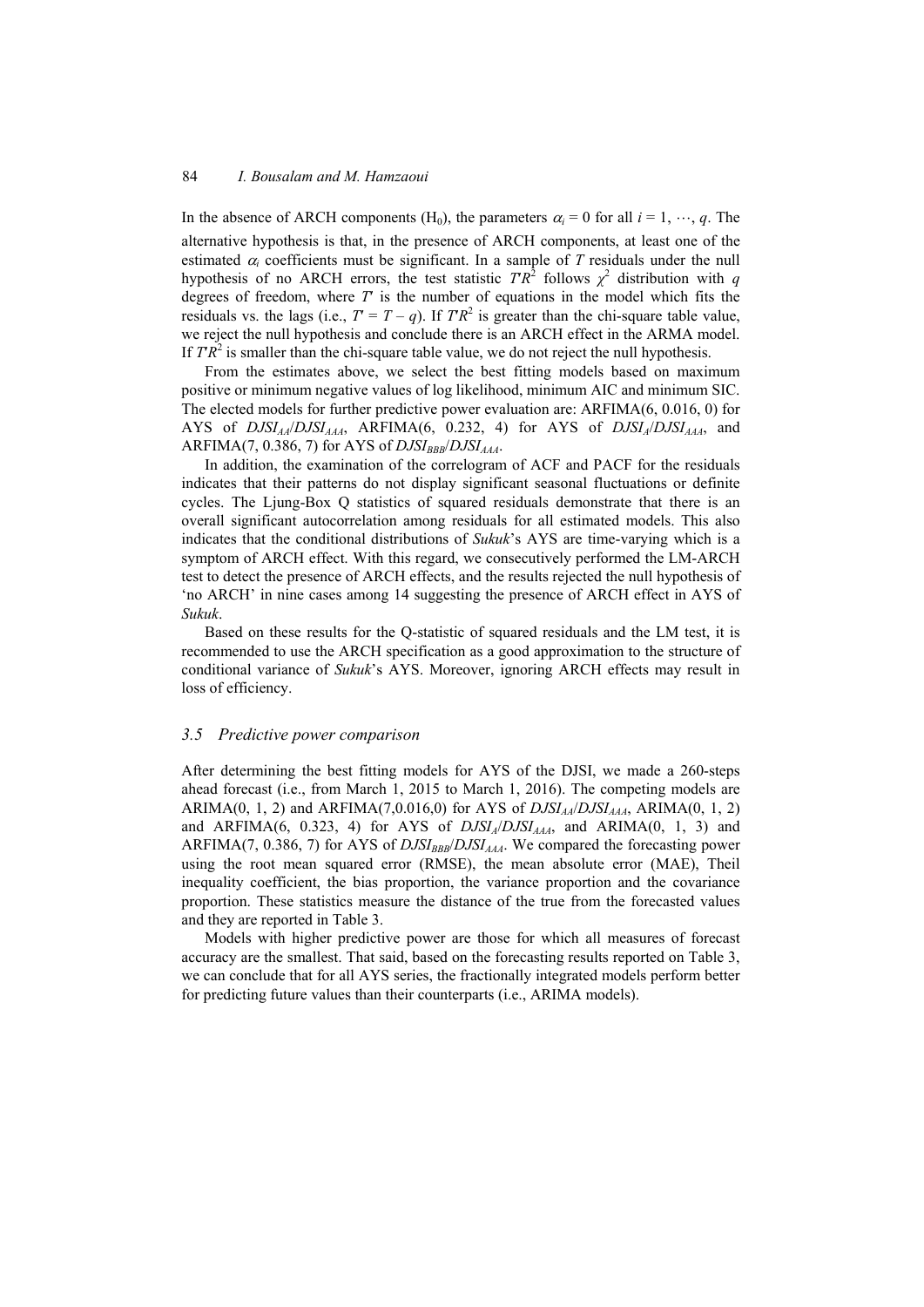|                               | p            | d     | $\boldsymbol{q}$ | RMSE  | <i>MAE</i> | TIC   | Bias<br>prop. | Var.<br>prop. | $Cov$ .<br>Prop. |
|-------------------------------|--------------|-------|------------------|-------|------------|-------|---------------|---------------|------------------|
| AYS of $DJSI_{44}/DJSI_{444}$ | $\theta$     |       | 2                | 0.400 | 0.236      | 0.475 | 0.001         | 0.155         | 0.843            |
|                               |              | 0.016 | - 0              | 0.391 | 0.230      | 0.433 | 0.007         | 0.522         | 0.470            |
| AYS of $DJSI_4/DJSI_{444}$    | $\mathbf{0}$ |       | 2                | 0.164 | 0.124      | 0.444 | 0.001         | 0.238         | 0.759            |
|                               | 6            | 0.323 | $\overline{4}$   | 0.162 | 0.124      | 0.391 | 0.000         | 0.614         | 0.385            |
| AYS of $DJSI_{RRR}/DJSI_{AA}$ | - 0          | -1    | 3                | 0.234 | 0.177      | 0.437 | 0.000         | 0.171         | 0.828            |
|                               |              | 0.386 |                  | 0.236 | 0.180      | 0.378 | 0.000         | 0.532         | 0.467            |

**Table 3** In-sample dynamic forecasting results for estimated ARIMA and ARFIMA models

Notes: AYS denotes AYSs; root mean squared error (RMSE); mean absolute error

(MAE); Theil inequality coefficient (TIC). These are results of

260-steps ahead forecast (from March 1, 2015 to March 1, 2016).

Furthermore, the estimated forecast values from ARFIMA models are more realistic and closely reflect the current variation of *Sukuk*'s yield spreads. These results are in agreement with Shittu and Yaya (2009), Wang (2006), and Boutahar et al. (2008). Thus, when series exhibits long memory property, the forecast values based on ARIMA model may not be reliable, and the fractionally integrated model may perform better for fitting the data and forecasting.

In order to improve the forecasting power of ARFIMA models for *Sukuk*'s AYS, we believe that further consideration should be given to seasonal effect identified on the data (significant ACF and PACF at later time lags), and the present ARCH effect by using other models (e.g., Seasonal ARFIMA, ARFIMA-GARCH, Fractional Integrated GARCH...)

## **4 Conclusions and future work**

In this paper, we used the MRS to test for the long memory property in three series of AYS of the DJSI, namely, AYS of the DJSI AA rated over DJSI AAA rated, AYS of the DJSI A rated over DJSI AAA rated, and the DJSI BBB rated over DJSI AAA rated. The data sample is from March 1, 2011 to March 1, 2016.

The Hurst exponents '*H*' obtained for the three series via MRS are respectively,  $H = 0.516$ ,  $H = 0.823$ , and  $H = 0.886$ . These three parameters are all significant and smaller than one  $(H \leq 1)$  suggesting the presence of long memory in *Sukuk*'s yield spreads series. A reasonable explanation of long memory in *Sukuk*'s yield spreads is the persistence of risk premiums. Rating agencies do not frequently adjust *Sukuk*'s ratings to reflect the changes in issuers' financial conditions. Such result testifies the lack of willingness or capability of the rating agencies to make timely rating adjustments.

Using the calculated Hurst exponents, we next deducted the fractional differencing parameters '*d*' of the AR fractionally integrated moving average models ARFIMA(*p*, *d*, *q*) for the three series. By comparing the latter to the first-order differenced ARIMA models, we found that ARFIMA models fit better the data and have more forecasting power. In fine, we selected three models for *Sukuk*'s AYS and these are: ARFIMA(7, 0.016, 0) for AYS of  $DJSI_{AA}/DJSI_{AA}$ ; ARFIMA(6, 0.323, 4) for AYS of  $DJSI_A/DJSI_{AAA}$ ; and  $ARFIMA(7, 0.386, 7)$  for AYS of  $DJSI_{BBB}/DJSI_{AAA}$ . These findings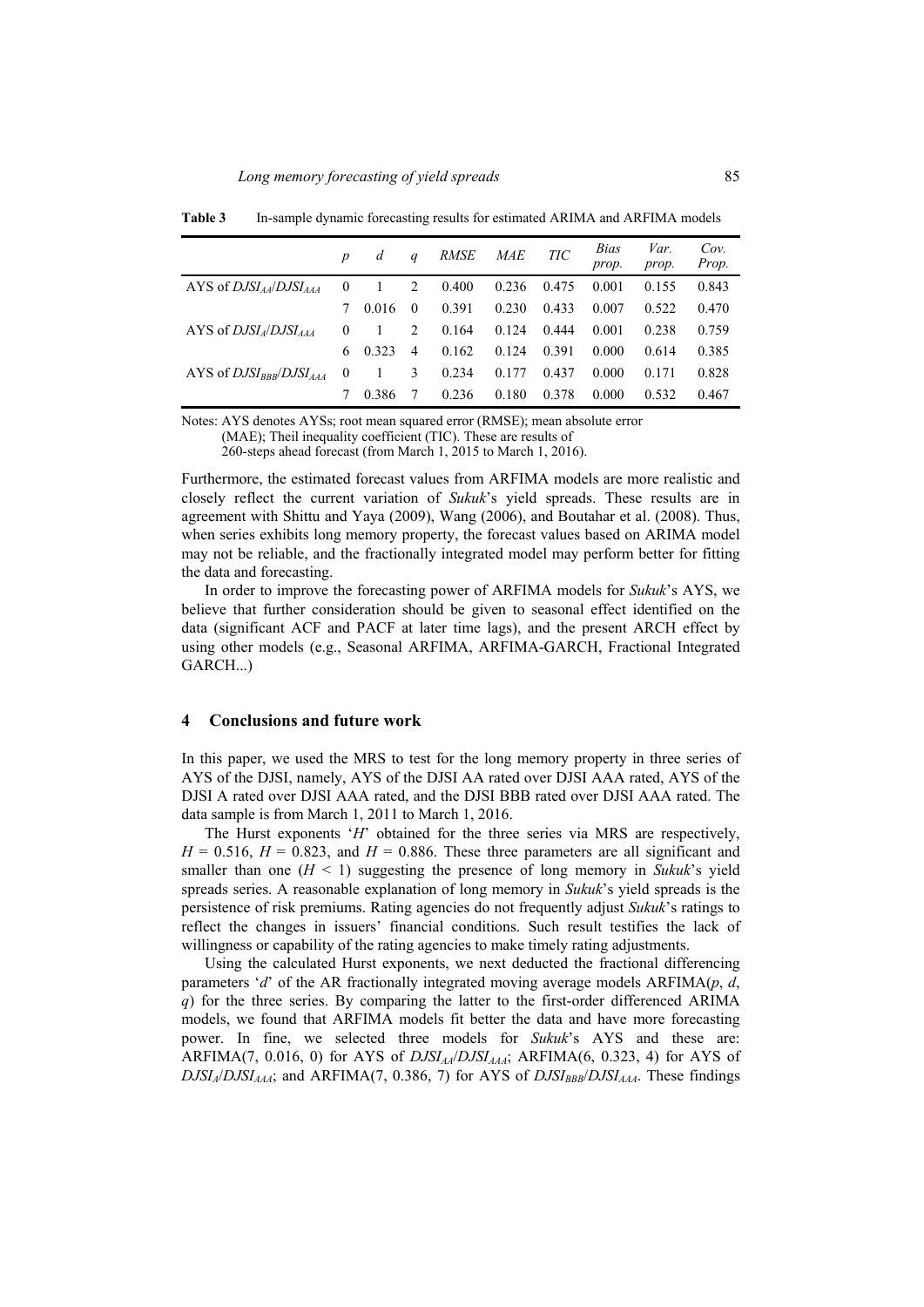are in agreement with Wang (2006), Boutahar et al. (2008) and Shittu and Yaya (2009), and support the use of the fractionally integrated models for yield spread analysis and default risk anticipation on Islamic capital market.

In addition, our investigation pointed out the presence of seasonality and time varying conditional variance (ARCH effect) in *Sukuk*'s yield spreads. Such facts motivate us to use the ARCH specification as a good approximation to the structure of conditional variance of *Sukuk*'s AYS. Our forthcoming work should give further consideration to seasonality in *Sukuk*'s AYS using seasonal ARFIMA model with volatility SARFIMA-GARCH (see, for example, Bordignon et al., 2005; Kallberg, 2008; Reisen et al., 2014; Ndongo et al., 2015).

## **References**

- Alvarez-Ramirez, J., Alvarez, J., Rodriguez, E. and Fernandez-Anaya, G. (2008) 'Time varying Hurst exponent for us stock markets', *Physica A: Statistical Mechanics and Its Applications*, Vol. 387, No. 24, pp.6159–6169.
- Andersson, M.K. (2000) 'Do long-memory models have long memory?', *International Journal of Forecasting*, Vol. 16, No. 1, pp.121–124.
- Baillie, R.T. (1996) 'Long memory processes and fractional integration in econometrics', *Journal of Econometrics*, Vol. 73, No. 1, pp.5–59.
- Baillie, R.T. and Chung, S-K. (2002) 'Modeling and forecasting from trend-stationary long memory models with applications to climatology', *International Journal of Forecasting*, Vol. 18, No. 2, pp.215–226.
- Bank of Sweden (2003) *Time-Series Econometrics: Cointegration and Autoregressive Conditional Heteroskedasticity*, The Royal Swedish Academy of Sciences, Advanced information on the Bank of Sweden Prize in Economic Sciences in Memory of Alfred Nobel, Vol. 8.
- Beran, J., Feng, Y., Ghosh, S. and Sibbertsen, P. (2002) 'On robust local polynomial estimation with long-memory errors', *International Journal of Forecasting*, Vol. 18, No. 2, pp.227–241.
- Bhansali, R.J. and Kokoszka, P.S. (2002) 'Computation of the forecast coefficients for multistep prediction of long-range dependent time series', *International Journal of Forecasting*, Vol. 18, No. 2, pp.181–206.
- Bhardwaj, G. and Swanson, N.R. (2006) 'An empirical investigation of the usefulness of ARFIMA models for predicting macroeconomic and financial time series', *Journal of Econometrics*, Vol. 131, No. 1, pp.539–578.
- Bordignon, S., Caporin, M. and Lisi, F. (2005) *SFIGARCH: A Seasonal Long Memory GARCH Model*.
- Bos, C.S., Franses, P.H. and Ooms, M. (2002) 'Inflation, forecast intervals and long memory regression models', *International Journal of Forecasting*, Vol. 18, No. 2, pp.243–264.
- Boutahar, M., Dufrénot, G. and Péguin-Feissolle, A. (2008) 'A simple fractionally integrated model with a time-varying long memory parameter dt', *Computational Economics*, Vol. 31, No. 3, pp.225–241.
- Box, G.E.P. and Jenkins, G.M. (1970) 'Time series', *Forecasting and Control*, Hoiden-Day, San Francisco.
- Breitung, J. and Hassler, U. (2002) 'Inference on the cointegration rank in fractionally integrated processes', *Journal of Econometrics*, Vol. 110, No. 2, pp.167–185.
- Carbone, A., Castelli, G. and Stanley, H.E. (2004) 'Time-dependent Hurst exponent in financial time series', *Physica A: Statistical Mechanics and Its Applications*, Vol. 344, No. 1, pp.267–271.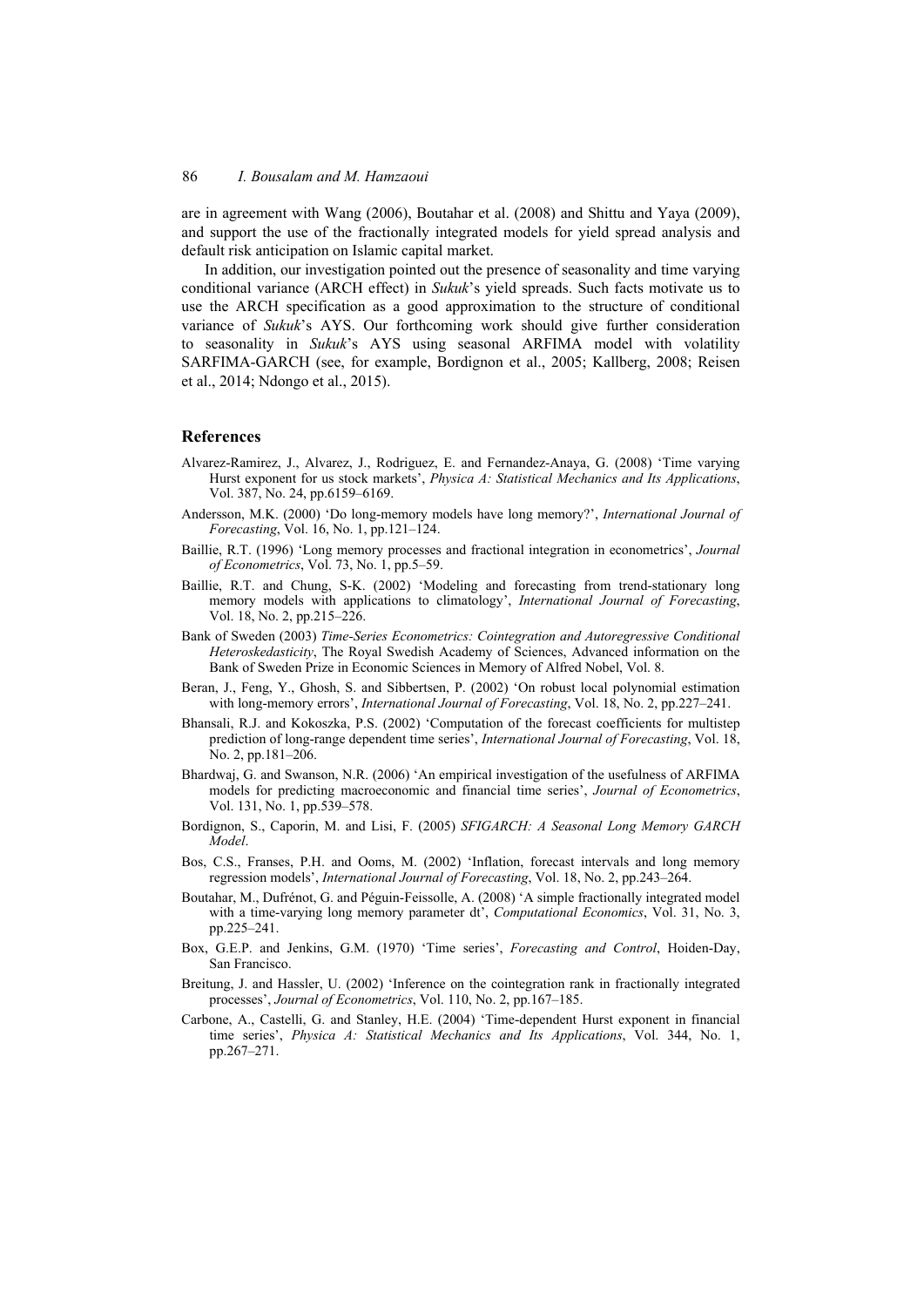- Cheung, Y-W. and Diebold, F.X. (1994) 'On maximum likelihood estimation of the differencing parameter of fractionally-integrated noise with unknown mean', *Journal of Econometrics*, Vol. 62, No. 2, pp.301–316.
- Choi, K. and Zivot, E. (2007) 'Long memory and structural changes in the forward discount: an empirical investigation', *Journal of International Money and Finance*, Vol. 26, No. 3, pp.342–363.
- Czarnecki, Ł., Grech, D. and Pamuła, G. (2008) 'Comparison study of global and local approaches describing critical phenomena on the polish stock exchange market', *Physica A: Statistical Mechanics and Its Applications*, Vol. 387, No. 27, pp.6801–6811.
- Di Matteo, T. (2007) 'Multi-scaling in finance', *Quantitative Finance*, Vol. 7, No. 1, pp.21–36.
- Di Matteo, T., Aste, T. and Dacorogna, M.M. (2005) 'Long-term memories of developed and emerging markets: using the scaling analysis to characterize their stage of development', *Journal of Banking and Finance*, Vol. 29, No. 4, pp.827–851.
- Diebold, F.X. and Inoue, A. (2001) 'Long memory and regime switching', *Journal of Econometrics*, Vol. 105, No. 1, pp.131–159.
- Diebold, F.X. and Rudebusch, G.D. (1989) 'Long memory and persistence in aggregate output', *Journal of Monetary Economics*, Vol. 24, No. 2, pp.189–209.
- Diebold, F.X. and Rudebusch, G.D. (1991a) 'On the power of dickey-fuller tests against fractional alternatives', *Economics Letters*, February, Vol. 35, No. 2, pp.155–160.
- Diebold, F.X. and Rudebusch, G.D. (1991b) 'Is consumption too smooth? Long memory and the Deaton paradox', *The Review of Economics and Statistics*, Vol. 73, No. 1, pp.1–9.
- Ding, Z., Granger, C. and Engle, R. (1993) '1A Long memory property of stock returns and a new model1', *Journal of Empirical Finance*, Vol. 1, No. 1, pp.83–106.
- Dittmann, I. and Granger, C.W.J. (2002) 'Properties of nonlinear transformations of fractionally integrated processes', *Journal of Econometrics*, Vol. 110, No. 2, pp.113–133.
- Engle, R.F. (1982) 'A general approach to Lagrange multiplier model diagnostics', *Journal of Econometrics*, Vol. 20, No. 1, pp.83–104.
- Engle, R.F. and Smith, A.D. (1999) 'Stochastic permanent breaks', *Review of Economics and Statistics*, Vol. 81, No. 4, pp.553–574.
- Franses, P.H. and Ooms, M. (1997) 'A periodic long-memory model for quarterly UK inflation', *International Journal of Forecasting*, Vol. 13, No. 1, pp.117–126.
- Granger, C.W.J. (1980) 'Long memory relationships and the aggregation of dynamic models', *Journal of Econometrics*, Vol. 14, No. 2, pp.227–238.
- Granger, C.W.J. and Joyeux, R. (1980) 'An introduction to long-memory time series models and fractional differencing', *Journal of Time Series Analysis*, Vol. 1, No. 1, pp.15–29.
- Grech, D. and Mazur, Z. (2004) 'Can one make any crash prediction in finance using the local Hurst exponent idea?', *Physica A: Statistical Mechanics and Its Applications*, Vol. 336, No. 1, pp.133–145.
- Hassler, U. and Wolters, J. (1995) 'Long memory in inflation rates: international evidence', *Journal of Business and Economic Statistics*, Vol. 13, No. 1, pp.37–45.
- Hosking, J.R.M. (1981) 'Fractional differencing', *Biometrika*, Vol. 68, No. 1, pp.165–176.
- Hurst, H.E. (1951) 'Long-term storage capacity of reservoirs', *Trans. Amer. Soc. Civil Eng.*, Vol. 116, No. 776, pp.770–808.
- Hyung, N., Franses, P.H. and Penm, J. (2006) 'Structural breaks and long memory in us inflation rates: do they matter for forecasting?', *Research in International Business and Finance*, Vol. 20, No. 1, pp.95–110.
- Jarque, C.M. and Bera, A.K. (1980) 'Efficient tests for normality, homoscedasticity and serial independence of regression residuals', *Economics Letters*, Vol. 6, No. 3, pp.255–259.
- Kallberg, D. (2008) *Modeling Electricity Prices with Seasonal Long Memory Time Series*, August.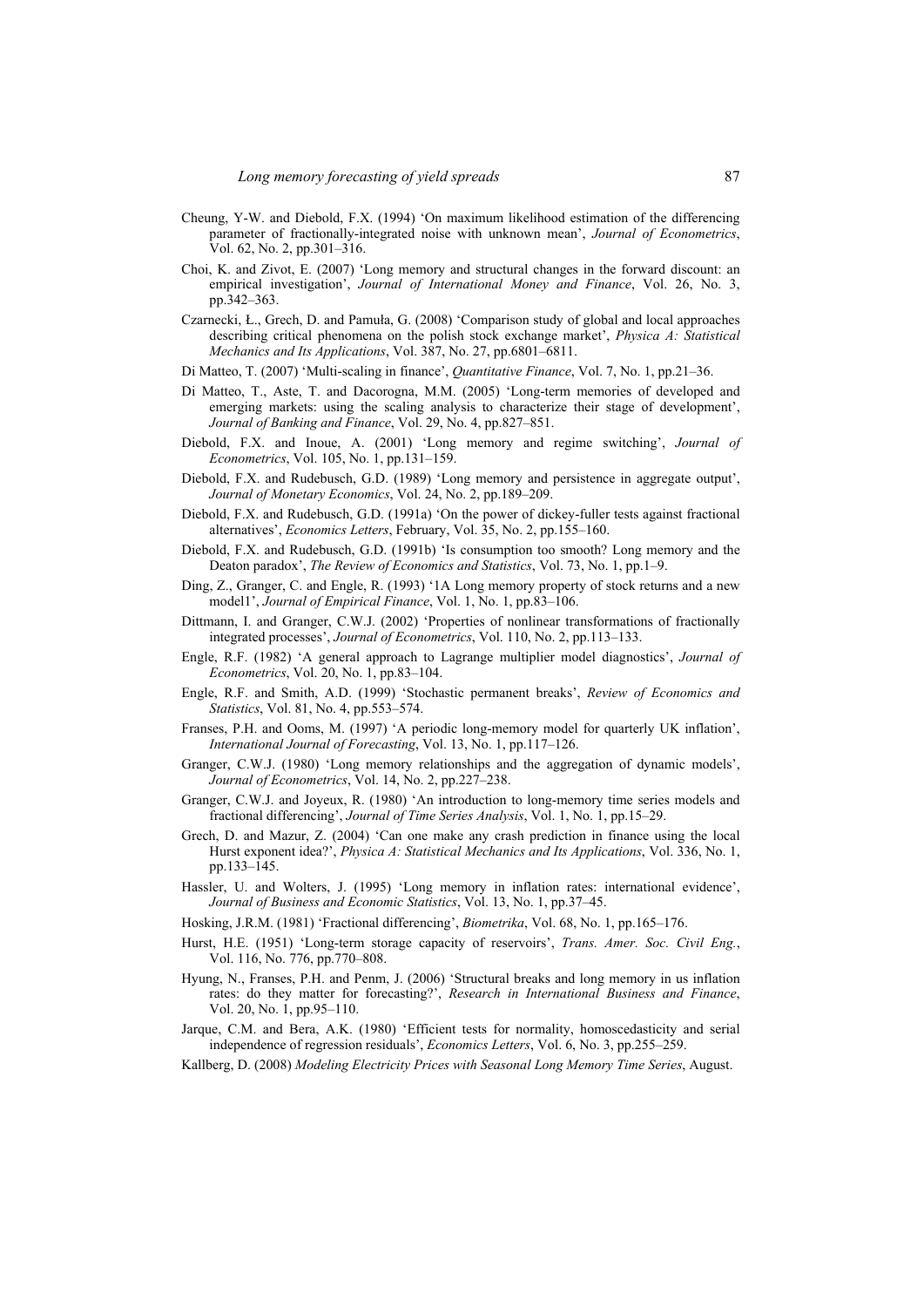- Ljung, G.M. and Box, G.E.P. (1978) 'On a measure of lack of fit in time series models', *Biometrika*, Vol. 65, No. 2, pp.297–303.
- Lo, A.W. (1989) *Long-Term Memory in Stock Market Prices*, Technical Report, National Bureau of Economic Research.
- Lo, A.W. (1991) 'Long-term memory in stock market prices', *Econometrica*, Vol. 59, No. 5, pp.1279–1313.
- Lopes, S.R.C., Olbermann, B.P. and Reisen, V.A. (2002) 'Non-stationary Gaussian ARFIMA processes: estimation and application', *Brazilian Review of Econometrics*, Vol. 22, No. 1, pp.103–126.
- Man, K.S. (2003) 'Long memory time series and short term forecasts', *International Journal of Forecasting*, Vol. 19, No. 3, pp.477–491.
- Mandelbrot, B.B. (1971) 'Analysis of long-run dependence in economics: the R/S technique', *Econometrica*, Vol. 39, pp.68–69.
- Mandelbrot, B.B. and Van Ness, J.W. (1968) 'Fractional Brownian motions, fractional noises and applications', *SIAM Review*, Vol. 10, No. 4, pp.422–437.
- Matos, J.A.O., Gama, S.M.A., Ruskin, H.J., Al Sharkasi, A. and Crane, M. (2008) 'Time and scale Hurst exponent analysis for financial markets', *Physica A: Statistical Mechanics and Its Applications*, Vol. 387, No. 15, pp.3910–3915.
- Ndongo, M., Diongue, A.K. and Dossou-Gbété, S. (2015) *Seasonal Fractional ARIMA Model with BL-GARCH Type Innovations*, Unpublished, February.
- Öller, L-E. (1985) 'How far can changes in general business activity be forecasted?', *International Journal of Forecasting*, Vol. 1, No. 2, pp.135–141.
- Peng, C-K., Buldyrev, S.V., Havlin, S., Simons, M., Stanley, H.E. and Goldberger, A.L. (1994) 'Mosaic organization of DNA nucleotides', *Physical Review E*, Vol. 49, No. 2, pp.16–85.
- Peters, E.E. (1994) *Fractal Market Analysis: Applying Chaos Theory to Investment and Economics*, Vol. 24, John Wiley & Sons.
- Ramjee, R., Crato, N. and Ray, B.K. (2002) 'A note on moving average forecasts of long memory processes with an application to quality control', *International Journal of Forecasting*, Vol. 18, No. 2, pp.291–297.
- Ravishanker, N. and Ray, B.K. (2002) 'Bayesian prediction for vector ARFIMA processes', *International Journal of Forecasting*, Vol. 18, No. 2, pp.207–214.
- Ray, B.K. (1993a) 'Long-range forecasting of IBM product revenues using a seasonal fractionally differenced ARMA model', *International Journal of Forecasting*, Vol. 9, No. 2, pp.255–269.
- Ray, B.K. (1993b) 'Modeling long-memory processes for optimal long-range prediction', *Journal of Time Series Analysis*, Vol. 14, No. 5, pp.511–525.
- Reisen, V.A., Sarnaglia, A.J.Q., Reis, N.C., Lévy-Leduc, C. and Santos, J.M. (2014) 'Modeling and forecasting daily average pm 10 concentrations by a seasonal long-memory model with volatility', *Environmental Modelling and Software*, January, Vol. 51, No. 1, pp.286–295.
- Robinson, P.M. (1995a) 'Gaussian semiparametric estimation of long range dependence', *The Annals of Statistics*, Vol. 23, No. 5, pp.1630–1661.
- Robinson, P.M. (1995b) 'Log-periodogram regression of time series with long range dependence', *The Annals of Statistics*, Vol. 23, No. 3, pp.1048–1072.
- Shittu, O.I. and Yaya, O.S. (2009) 'Measuring forecast performance of ARMA and ARFIMA models: an application to US dollar/UK pound foreign exchange rate', *European Journal of Scientific Research*, Vol. 32, No. 2, pp.167–176.
- Simkovic, M. and Kaminetzky, B.S. (2011) 'Leveraged buyout bankruptcies, the problem of hindsight bias, and the credit default swap solution', *Colum. Bus. L. Rev.*, Vol. 2001, No. 1, p.118.
- Smith, J. and Yadav, S. (1994) 'Forecasting costs incurred from unit differencing fractionally integrated processes', *International Journal of Forecasting*, Vol. 10, No. 4, pp.507–514.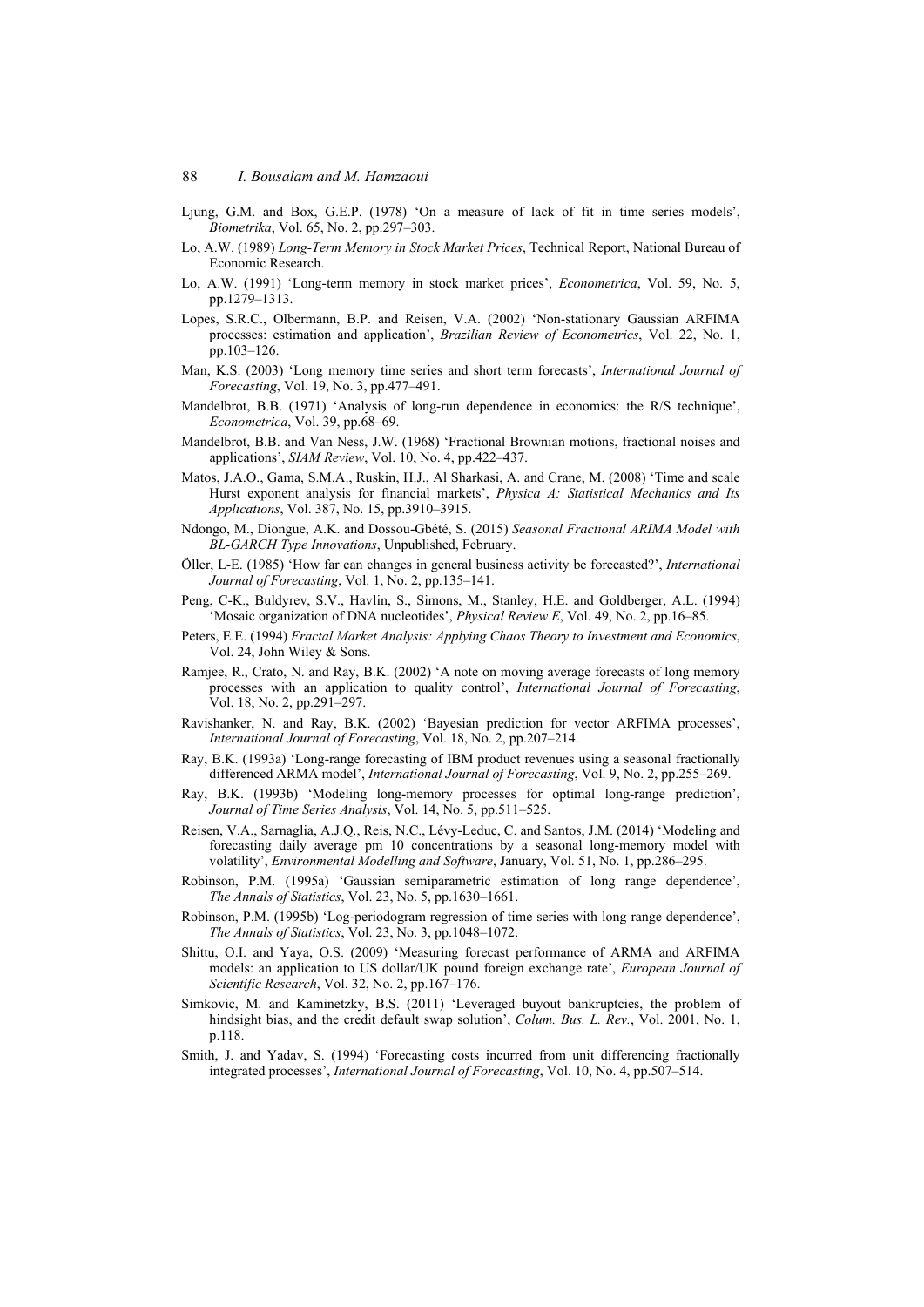- Souza, L.R. and Smith, J. (2002) 'Bias in the memory parameter for different sampling rates', *International Journal of Forecasting*, Vol. 18, No. 2, pp.299–313.
- Souza, L.R. and Smith, J. (2004) 'Effects of temporal aggregation on estimates and forecasts of fractionally integrated processes: a Monte-Carlo study', *International Journal of Forecasting*, Vol. 20, No. 3, pp.487–502.
- Sowell, F. (1992a) 'Maximum likelihood estimation of stationary univariate fractionally integrated time series models', *Journal of Econometrics*, Vol. 53, No. 1, pp.165–188.
- Sowell, F. (1992b) 'Modeling long-run behavior with the fractional ARIMA model', *Journal of Monetary Economics*, Vol. 29, No. 2, pp.277–302.
- Taylor, S. (1986) *Modelling Financial Time Series*, John Wiley & Sons, Great Britain.
- Van Dijk, D., Franses, P.H. and Paap, R. (2002) 'A nonlinear long memory model, with an application to us unemployment', *Journal of Econometrics*, Vol. 110, No. 2, pp.135–165.
- Velasco, C. (1999) 'Non-stationary log-periodogram regression', *Journal of Econometrics*, Vol. 91, No. 2, pp.325–371.
- Wang, W. (2006) *Stochasticity, Nonlinearity and Forecasting of Streamflow Processes*, A doctoral thesis, IOS Press, Delft Technical University, ISBN: 1-58603-621-1 [online] http://repository.tudelft.nl/.
- Weron, R. (2002) 'Estimating long-range dependence: finite sample properties and confidence intervals', *Physica A: Statistical Mechanics and Its Applications*, Vol. 312, No. 1, pp.285–299.

#### **Notes**

- 1 AAOIFI Standard 17.
- 2 See DJSI fact sheet, retrieved March 3, 2016 available on http://www.djindexes.com.
- 3 Bhardwaj and Swanson (2006) referenced many other empirical and theoretical studies for the fractional integration models.
- 4 See Bank of Sweden (2003).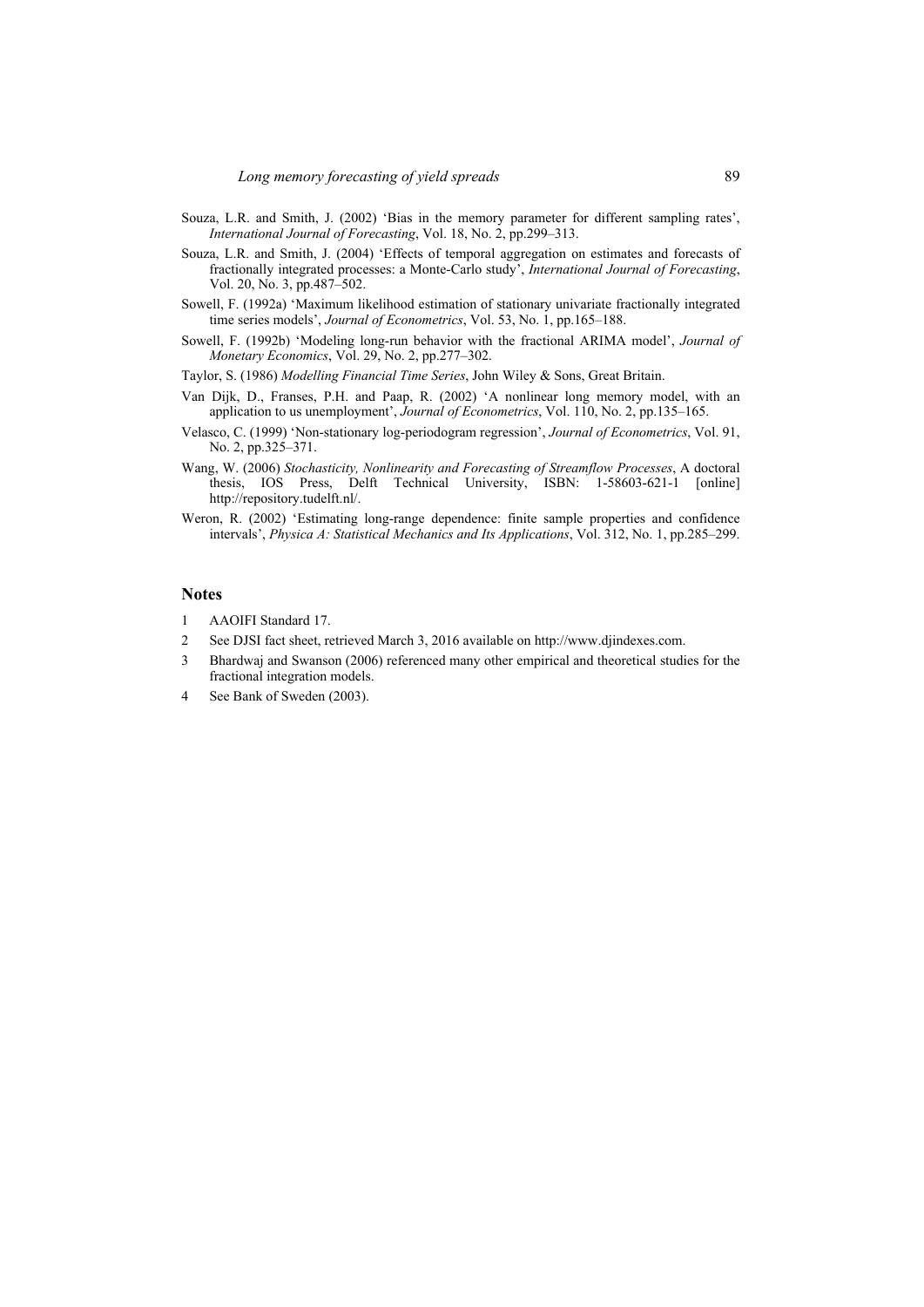# **Appendix**



Figure A1 ACF and PACF correlogram for AYS  $DJSI_{AA}/DJSI_{AAA}$ , (a) first-order differenced (b) fractionally differenced (see online version for colours)

(b)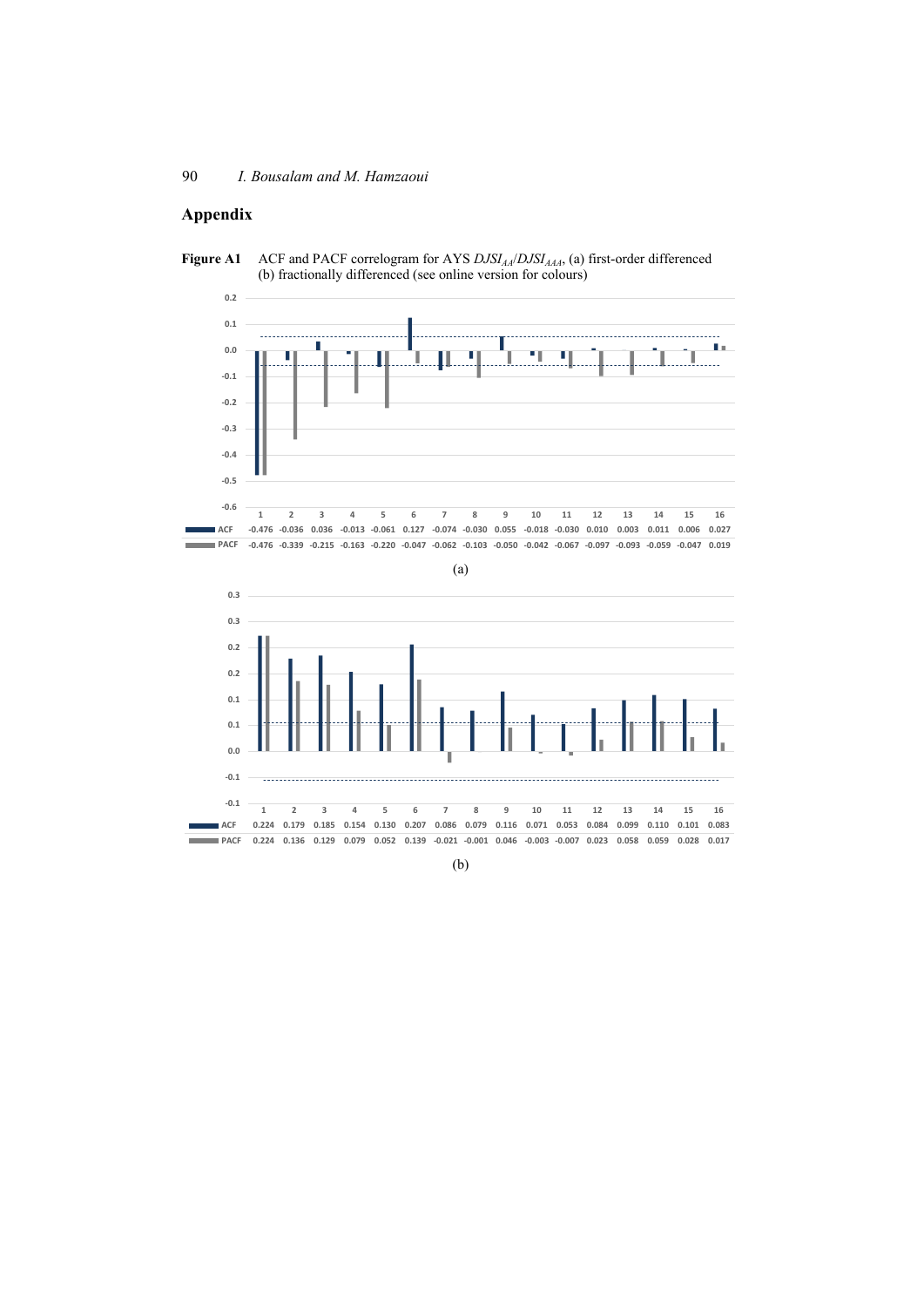

Figure A2 ACF and PACF correlogram for AYS  $DJSI_A/DJSI_{AAA}$ , (a) first-order differenced (b) fractionally differenced (see online version for colours)